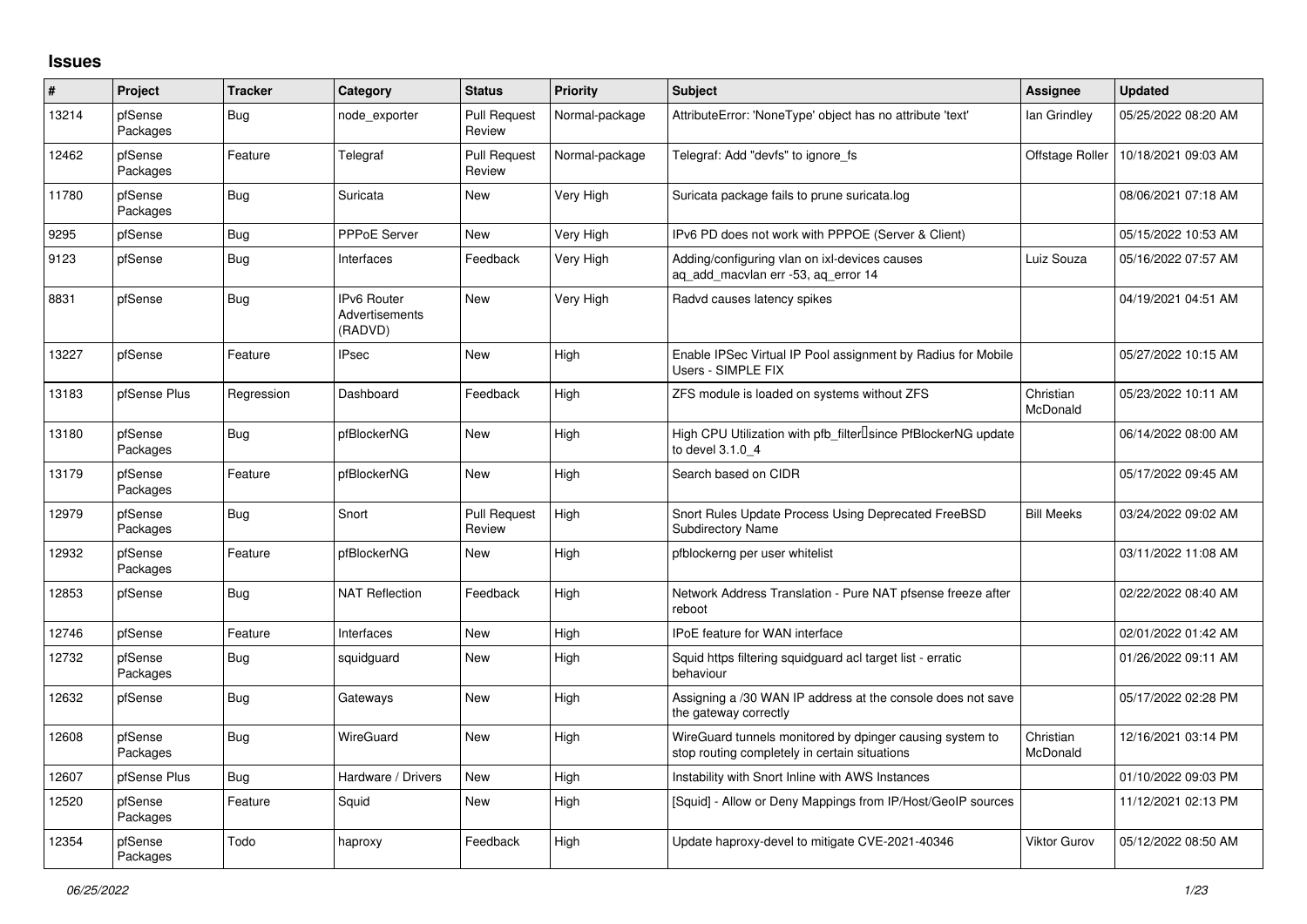| $\pmb{\#}$ | Project             | <b>Tracker</b> | Category                    | <b>Status</b> | <b>Priority</b> | <b>Subject</b>                                                                                                                                                                | Assignee     | <b>Updated</b>      |
|------------|---------------------|----------------|-----------------------------|---------------|-----------------|-------------------------------------------------------------------------------------------------------------------------------------------------------------------------------|--------------|---------------------|
| 12160      | pfSense<br>Packages | Regression     | syslog-ng                   | Feedback      | High            | An invalid configuration is generated when choosing TLS as<br>the default protocol                                                                                            | Jim Pingle   | 07/23/2021 03:27 PM |
| 11992      | pfSense             | Bug            | <b>Virtual IP Addresses</b> | Confirmed     | High            | GRE Tunnel - Does not work with a virtual IP as endpoint                                                                                                                      |              | 06/04/2021 01:16 AM |
| 11936      | pfSense<br>Packages | <b>Bug</b>     | <b>FRR</b>                  | Incomplete    | High            | FRR does not connect BGP when using password                                                                                                                                  |              | 05/19/2021 08:12 AM |
| 11572      | pfSense<br>Packages | Bug            | pfBlockerNG                 | <b>New</b>    | High            | Auto created firewall rules have IPv4 as protocol only - even<br>for IPv6 lists.                                                                                              |              | 03/10/2021 01:08 AM |
| 11563      | pfSense<br>Packages | Bug            | <b>BIND</b>                 | New           | High            | BIND GUI writes TXT records > 255 characters                                                                                                                                  |              | 02/27/2021 07:11 AM |
| 11534      | pfSense<br>Packages | Regression     | FreeRADIUS                  | New           | High            | FreeRADIUS EAP anonymous connection forbidden<br>out-of-tunnel                                                                                                                |              | 07/14/2021 02:32 AM |
| 11158      | pfSense<br>Packages | Bug            | <b>FRR</b>                  | New           | High            | <b>FRR Prefix Lists</b>                                                                                                                                                       |              | 12/30/2020 04:55 PM |
| 11135      | pfSense<br>Packages | <b>Bug</b>     | haproxy                     | Feedback      | High            | HAproxy OCSP reponse crontab bug                                                                                                                                              | Viktor Gurov | 09/10/2021 11:51 AM |
| 10760      | pfSense<br>Packages | <b>Bug</b>     | <b>BIND</b>                 | <b>New</b>    | High            | pfSense BIND 9.14.12 server terminates due to assertion<br>failure                                                                                                            |              | 07/11/2020 04:53 PM |
| 10252      | pfSense<br>Packages | <b>Bug</b>     | pfBlockerNG                 | <b>New</b>    | High            | pfblockerng-devel                                                                                                                                                             |              | 02/11/2020 05:18 PM |
| 9724       | pfSense<br>Packages | <b>Bug</b>     | pfBlockerNG                 | New           | High            | pfblockerng-firewall-filter-service-will-not-start                                                                                                                            |              | 09/05/2019 06:32 AM |
| 9136       | pfSense             | Bug            | DHCP (IPv6)                 | New           | High            | IPv6 Tracking Interfaces Lose IPv6 Address in Certain Cases                                                                                                                   |              | 04/21/2022 12:39 PM |
| 9046       | pfSense<br>Packages | Feature        | Telegraf                    | New           | High            | telegraf feature request                                                                                                                                                      |              | 02/18/2019 03:38 PM |
| 8964       | pfSense             | <b>Bug</b>     | <b>IPsec</b>                | <b>New</b>    | High            | IPsec async cryptography advanced setting - TCP traffic not<br>passing through                                                                                                | Luiz Souza   | 12/08/2020 12:09 PM |
| 8513       | pfSense<br>Packages | Bug            | FreeRADIUS                  | New           | High            | Freeradius 3.x Idap problem                                                                                                                                                   |              | 02/18/2019 05:22 PM |
| 8438       | pfSense<br>Packages | <b>Bug</b>     | haproxy                     | <b>New</b>    | High            | haproxy: can't use ACL for cert with http-response actions                                                                                                                    |              | 05/24/2018 01:12 PM |
| 8158       | pfSense             | <b>Bug</b>     | Interfaces                  | <b>New</b>    | High            | IPv6 Track Interface issue with more than one WAN-Gateway<br>and a number of internal interfaces at least track interface<br>from one interface does not work on regular base |              | 12/03/2017 09:00 AM |
| 8089       | pfSense             | Bug            | Interfaces                  | <b>New</b>    | High            | VLAN page breaks after config restore to new hardware.                                                                                                                        |              | 11/21/2017 01:38 PM |
| 8050       | pfSense             | <b>Bug</b>     | Interfaces                  | New           | High            | Enabling bridge while interfaces have link freezes console                                                                                                                    |              | 11/03/2017 04:38 PM |
| 7730       | pfSense             | Bug            | Interfaces                  | <b>New</b>    | High            | 2.3.4 1 greX: loop detected when hit save on filter rules or<br>interfaces                                                                                                    |              | 07/27/2017 08:16 AM |
| 7521       | pfSense             | Feature        | Package System              | New           | High            | Package Updates via Mirror                                                                                                                                                    |              | 05/04/2017 08:21 PM |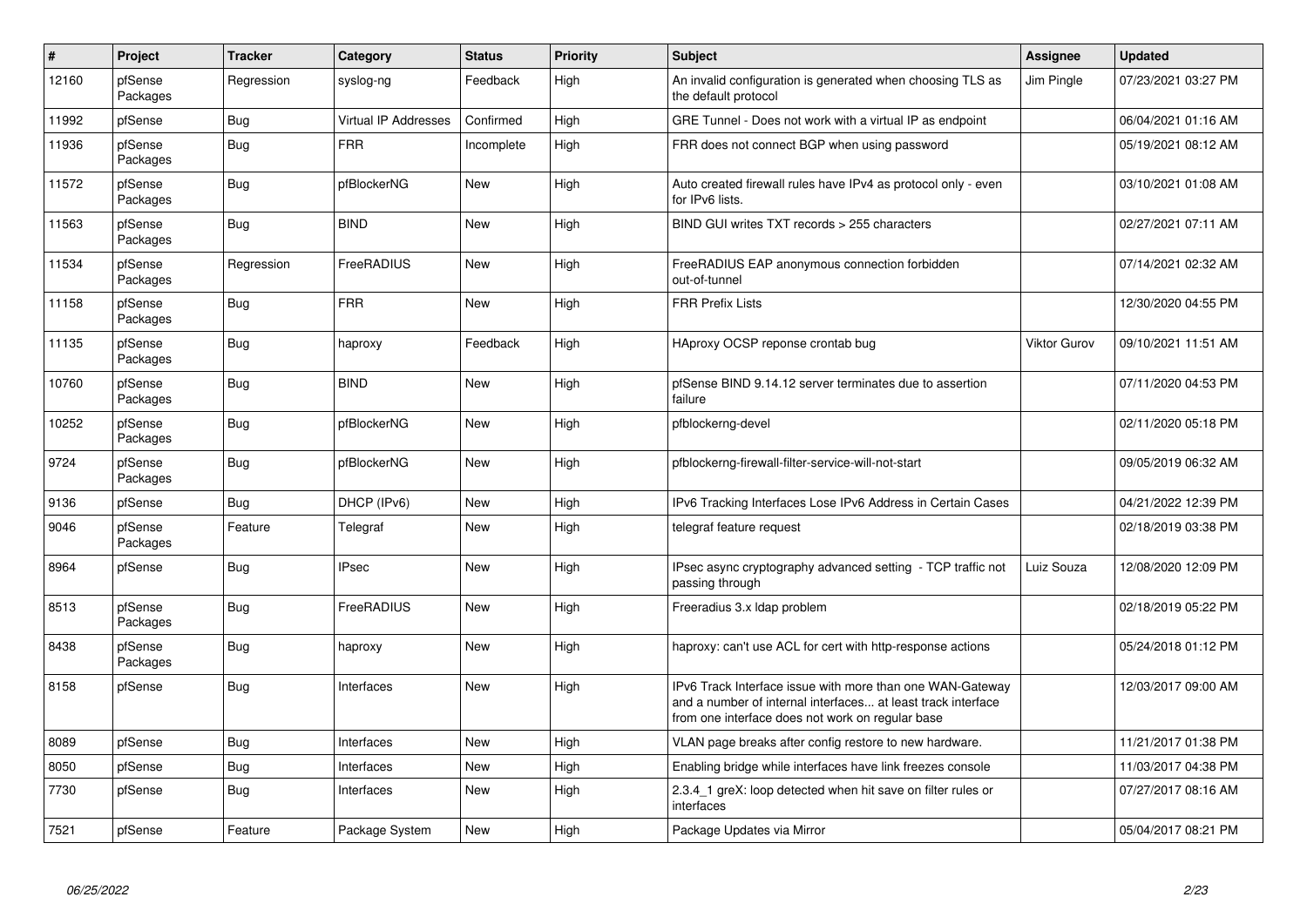| #     | Project             | <b>Tracker</b> | Category                 | <b>Status</b>                 | <b>Priority</b> | <b>Subject</b>                                                                                                          | <b>Assignee</b>                | <b>Updated</b>      |
|-------|---------------------|----------------|--------------------------|-------------------------------|-----------------|-------------------------------------------------------------------------------------------------------------------------|--------------------------------|---------------------|
| 7388  | pfSense<br>Packages | <b>Bug</b>     | Suricata                 | New                           | High            | Suricata does not property recognize MTU for PPPOE<br>interfaces                                                        |                                | 03/15/2017 05:17 AM |
| 6988  | pfSense<br>Packages | <b>Bug</b>     | Snort                    | New                           | High            | SNORT Package PHP memory error                                                                                          |                                | 06/28/2018 10:00 PM |
| 5413  | pfSense             | Bug            | <b>DNS Resolver</b>      | Confirmed                     | High            | Incorrect Handling of Unbound Resolver [service restarts,<br>cache loss, DNS service interruption]                      |                                | 06/19/2022 11:11 PM |
| 5355  | pfSense             | Bug            | <b>IPsec</b>             | New                           | High            | on Dynamic WAN IP (DHCP Client) it takes 10 minutes before<br>Phase1 reconnects                                         |                                | 07/08/2016 10:29 PM |
| 4845  | pfSense             | <b>Bug</b>     | CARP                     | Confirmed                     | High            | CARP preemption doesn't switch to backup where connectivity<br>between systems is lost but not NIC link                 |                                | 07/28/2015 07:55 AM |
| 13301 | pfSense             | Bug            | <b>IPsec</b>             | <b>Pull Request</b><br>Review | Normal          | Bug #13239 = $(?)$ = #12645 appease not fixed - ipv6 based<br>ipsec vpn tunnel bug found with fqdn remote host          |                                | 06/25/2022 05:41 AM |
| 13298 | pfSense             | <b>Bug</b>     | <b>Dynamic DNS</b>       | <b>Pull Request</b><br>Review | Normal          | Dynv6 does not check response code when updating                                                                        | <b>Tiago Beling</b><br>d'Avila | 06/24/2022 07:47 AM |
| 13297 | pfSense             | Feature        | Routing                  | New                           | Normal          | Support for Gateway Groups as Static Route destinations                                                                 |                                | 06/24/2022 07:41 AM |
| 13296 | pfSense             | Feature        | DHCP (IPv6)              | <b>New</b>                    | Normal          | Add support for DHCP6 OPTION_PD_EXCLUDE (RFC 6603)                                                                      |                                | 06/24/2022 10:10 PM |
| 13295 | pfSense             | Bug            | Gateway Monitoring       | <b>Pull Request</b><br>Review | Normal          | Incorrect function parameters for "get_dpinger_status()" call<br>in "gwlb.inc"                                          |                                | 06/24/2022 07:25 AM |
| 13293 | pfSense             | Feature        | OpenVPN                  | New                           | Normal          | Option to set auth-gen-token in OpenVPN GUI                                                                             |                                | 06/21/2022 02:35 PM |
| 13292 | pfSense<br>Packages | Feature        | <b>ACME</b>              | New                           | Normal          | Separator                                                                                                               |                                | 06/21/2022 12:06 PM |
| 13290 | pfSense             | Regression     | <b>Captive Portal</b>    | Feedback                      | Normal          | My PfSense version 2.7 is returning the error "dummynet bad<br>switch 21" every time I activate my Captive Portals (7). |                                | 06/20/2022 06:01 PM |
| 13288 | pfSense             | Bug            | Configuration<br>Backend | <b>New</b>                    | Normal          | Encode FreeRADIUS Custom Options                                                                                        |                                | 06/20/2022 10:36 AM |
| 13287 | pfSense             | Feature        | Configuration<br>Backend | New                           | Normal          | Encode OpenVPN Custom Options                                                                                           |                                | 06/20/2022 10:33 AM |
| 13284 | pfSense<br>Packages | Feature        | <b>FreeRADIUS</b>        | New                           | Normal          | Option to define "Issuer" in OPT configuration.                                                                         | Jakob<br>Nordgarden            | 06/19/2022 12:10 PM |
| 13282 | pfSense Plus        | Bug            | Aliases / Tables         | New                           | Normal          | FQDN Aliases Break if an Invalid Domain is Present in the<br>Chain                                                      | Reid<br>Linnemann              | 06/18/2022 03:12 PM |
| 13280 | pfSense             | <b>Bug</b>     | Unknown                  | New                           | Normal          | Entries duplicated in /boot/loader.conf                                                                                 |                                | 06/19/2022 11:11 AM |
| 13279 | pfSense             | Bug            | Interfaces               | New                           | Normal          | DHCP config override affects Gateway installation.                                                                      |                                | 06/17/2022 07:25 AM |
| 13277 | pfSense             | Bug            | <b>IGMP Proxy</b>        | New                           | Normal          | IGMP Proxy webConfigurator Page Always Produces Error                                                                   |                                | 06/16/2022 07:50 PM |
| 13276 | pfSense             | <b>Bug</b>     | <b>IGMP Proxy</b>        | New                           | Normal          | IGMP Proxy Error Message for Logging Links to System Log<br>Instead of Routing Log                                      |                                | 06/16/2022 07:48 PM |
| 13273 | pfSense             | <b>Bug</b>     | DHCP (IPv4)              | New                           | Normal          | dhclient can use conflicting recorded leases                                                                            |                                | 06/14/2022 11:07 AM |
| 13270 | pfSense Docs        | New Content    | OpenVPN                  | New                           | Normal          | OpenVPN client gateway is incorrect when the server does not<br>push routes                                             |                                | 06/13/2022 08:17 AM |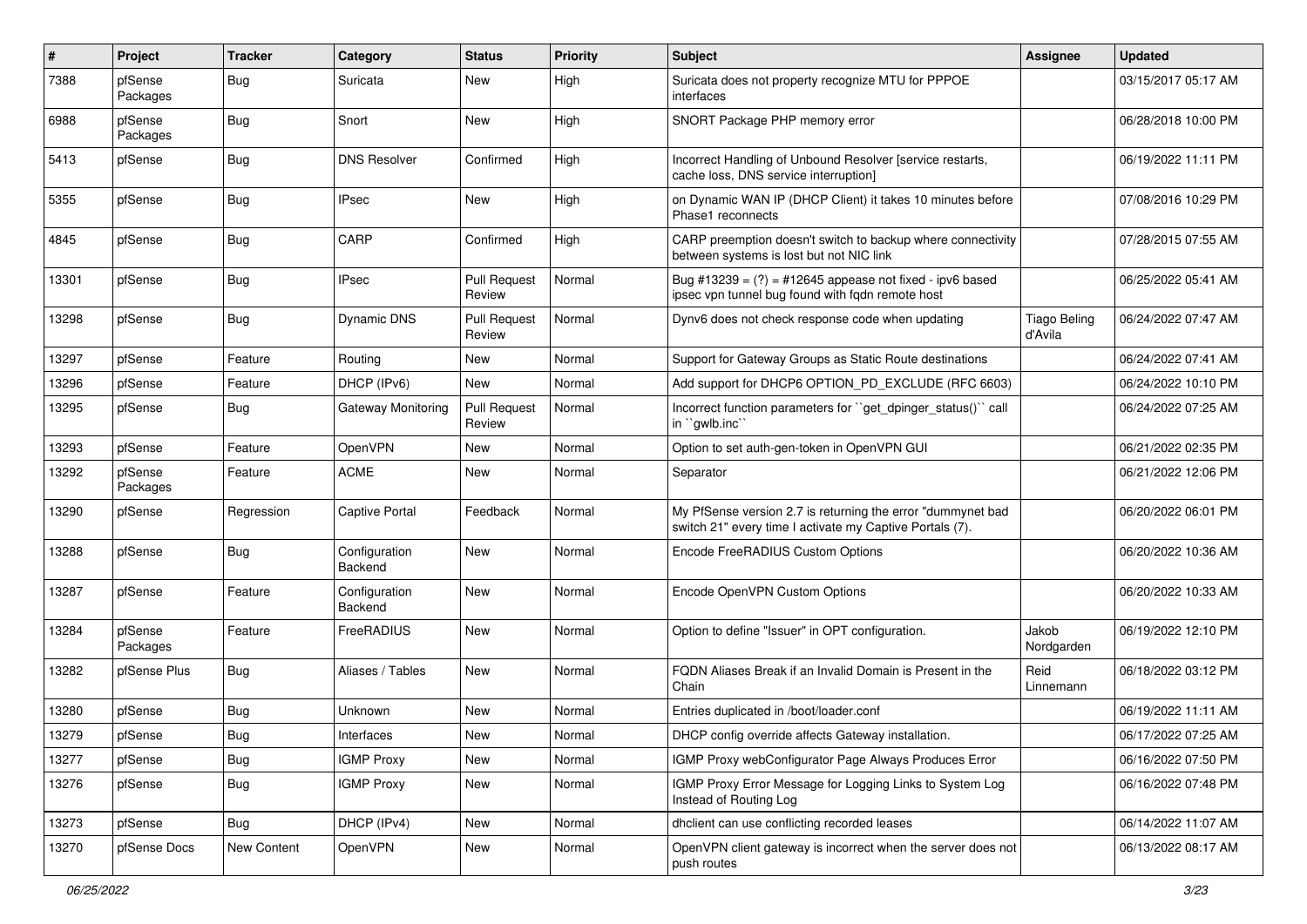| ∦     | Project             | <b>Tracker</b> | Category                 | <b>Status</b>                 | <b>Priority</b> | <b>Subject</b>                                                                                              | <b>Assignee</b>          | <b>Updated</b>      |
|-------|---------------------|----------------|--------------------------|-------------------------------|-----------------|-------------------------------------------------------------------------------------------------------------|--------------------------|---------------------|
| 13268 | pfSense             | Todo           | Console Menu             | Ready To<br>Test              | Normal          | columns don't align nicely in console with medium-long<br>interface names                                   |                          | 06/12/2022 10:32 PM |
| 13267 | pfSense             | <b>Bug</b>     | OpenVPN                  | New                           | Normal          | dpinger continues to run on OpenVPN gateway after<br>OpenVPN service is stopped.                            |                          | 06/12/2022 02:49 PM |
| 13264 | pfSense             | Feature        | <b>IPsec</b>             | <b>New</b>                    | Normal          | IPSec Phase2 select multiple PFS key groups                                                                 |                          | 06/10/2022 04:29 PM |
| 13261 | pfSense<br>Packages | <b>Bug</b>     | sudo                     | Feedback                      | Normal          | Input validation rejects empty "sudo" command list, but GUI<br>text says it can be empty                    |                          | 06/24/2022 02:50 PM |
| 13260 | pfSense             | Feature        | Authentication           | New                           | Normal          | Add support for OpenVPN static-challenge                                                                    |                          | 06/09/2022 02:04 PM |
| 13256 | pfSense             | Feature        | DHCP (IPv4)              | New                           | Normal          | Better handling of duplicate IPs in static DHCP assignments                                                 |                          | 06/11/2022 04:51 PM |
| 13255 | pfSense<br>Packages | Todo           | OpenVPN Client<br>Export | New                           | Normal          | Set PKCS#12 algorithm when exporting OpenVPN ZIP or<br>Windows bundles                                      | Jim Pingle               | 06/08/2022 10:37 AM |
| 13254 | pfSense             | <b>Bug</b>     | <b>DNS Resolver</b>      | New                           | Normal          | DNS resolver does not update "unbound.conf" file during link<br>down events                                 |                          | 06/08/2022 07:55 AM |
| 13253 | pfSense             | <b>Bug</b>     | DHCP (IPv6)              | New                           | Normal          | 'dhcp6c'' is not restarted when applying settings when<br>multiple WANs are configured for DHCP6            |                          | 06/06/2022 02:58 PM |
| 13252 | pfSense             | <b>Bug</b>     | Upgrade                  | <b>New</b>                    | Normal          | reduce frequency of php-fpm socket connection attempts from<br>check reload status                          |                          | 06/12/2022 11:11 AM |
| 13249 | pfSense             | Bug            | Console Menu             | New                           | Normal          | Running playback comands multiple times results in PHP error                                                |                          | 06/06/2022 07:02 AM |
| 13248 | pfSense             | Regression     | DHCP (IPv6)              | New                           | Normal          | IPv6 Router Advertisements runs when config.xml does not<br>contain an entry for the interface              |                          | 06/05/2022 07:44 PM |
| 13246 | pfSense<br>Packages | Feature        | iperf                    | <b>New</b>                    | Normal          | iperf3 service controls do not work                                                                         |                          | 06/05/2022 06:51 PM |
| 13245 | pfSense             | Feature        | Aliases / Tables         | <b>Pull Request</b><br>Review | Normal          | Type column on Alias lists                                                                                  | Jim Pingle               | 06/06/2022 07:09 AM |
| 13244 | pfSense             | Feature        | Web Interface            | New                           | Normal          | Add help text under Timezone settings in the GUI                                                            |                          | 06/03/2022 01:00 PM |
| 13243 | pfSense             | <b>Bug</b>     | OpenVPN                  | <b>Pull Request</b><br>Review | Normal          | OpenVPN status for multi-user VPN shows info icon to display<br>RADIUS rules when there are none to display | <b>Marcos</b><br>Mendoza | 06/19/2022 05:53 PM |
| 13242 | pfSense             | Feature        | Gateway Monitoring       | New                           | Normal          | Enhancements to static route creation/deletion for dpinger<br>monitor IPs                                   |                          | 06/03/2022 11:20 AM |
| 13240 | pfSense             | <b>Bug</b>     | Rules / NAT              | New                           | Normal          | Dynamic NPt entry UI has a couple quirks                                                                    |                          | 06/02/2022 09:32 PM |
| 13237 | pfSense             | <b>Bug</b>     | DHCP (IPv6)              | New                           | Normal          | dhcp6c script cannot be executed safely                                                                     |                          | 06/01/2022 11:20 AM |
| 13236 | pfSense Docs        | Todo           | Products                 | New                           | Normal          | Document link speed limitations with igc and ix on 6100/4100                                                |                          | 05/31/2022 05:53 PM |
| 13233 | pfSense Plus        | <b>Bug</b>     | OpenVPN                  | Feedback                      | Normal          | OpenVPN DCO connection fails with Auth Digest Algorithm<br>set to SHA512                                    |                          | 05/31/2022 03:39 PM |
| 13229 | pfSense Docs        | Todo           | <b>Captive Portal</b>    | Feedback                      | Normal          | Update documentation for IPFW to PF transition for Limiters<br>and Captive Portal                           | Jim Pingle               | 05/27/2022 03:04 PM |
| 13228 | pfSense             | <b>Bug</b>     | Interfaces               | New                           | Normal          | Recovering interface gateway may not be added back into<br>gateway groups and rules when expected           | Jim Pingle               | 05/28/2022 01:14 PM |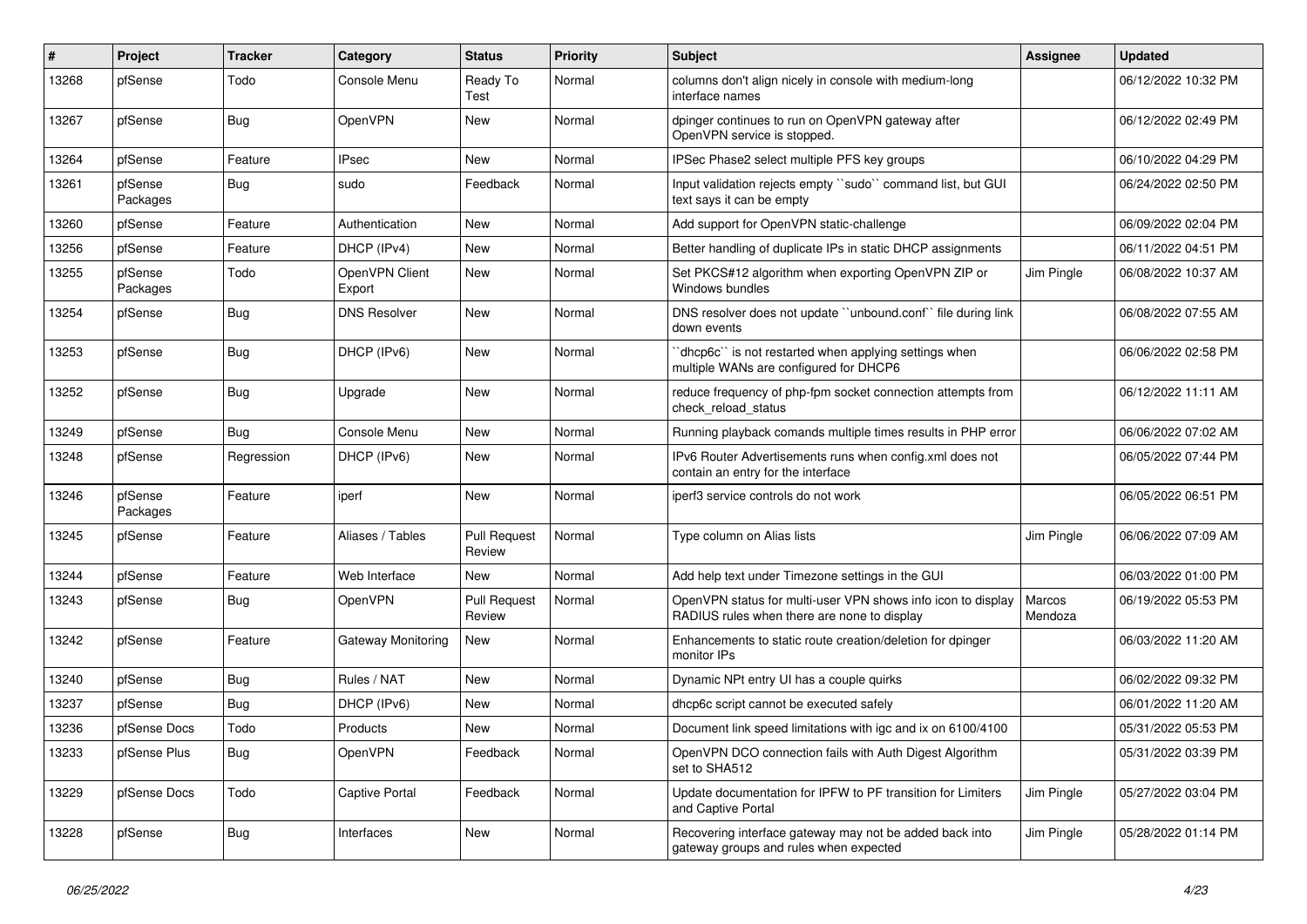| #     | Project             | <b>Tracker</b>     | Category              | <b>Status</b>                 | Priority | <b>Subject</b>                                                                                     | <b>Assignee</b>       | <b>Updated</b>      |
|-------|---------------------|--------------------|-----------------------|-------------------------------|----------|----------------------------------------------------------------------------------------------------|-----------------------|---------------------|
| 13226 | pfSense             | <b>Bug</b>         | <b>Captive Portal</b> | Confirmed                     | Normal   | Captive Portal doesn't disconnect established OpenVPN link                                         | Reid<br>Linnemann     | 05/30/2022 10:38 AM |
| 13225 | pfSense             | Bug                | Interfaces            | New                           | Normal   | Bridges with QinQ interfaces not properly set up at boot                                           | <b>Viktor Gurov</b>   | 05/27/2022 08:19 AM |
| 13224 | pfSense             | <b>Bug</b>         | <b>Notifications</b>  | <b>New</b>                    | Normal   | Email notification flood when UPS (NUT) and WAN send<br>notifications                              |                       | 05/27/2022 01:58 AM |
| 13223 | pfSense Docs        | New Content        | Routing / Gateways    | Feedback                      | Normal   | Document new gateway state killing behavior                                                        | Jim Pingle            | 05/27/2022 01:59 PM |
| 13222 | pfSense             | <b>Bug</b>         | UPnP/NAT-PMP          | New                           | Normal   | CARP IP does not listen for NAT-PMP packets                                                        |                       | 05/26/2022 02:28 PM |
| 13218 | pfSense             | <b>Bug</b>         | Interfaces            | <b>Pull Request</b><br>Review | Normal   | GIF-based interface MTU is assigned to parent interface on<br>boot when parent interface is a LAGG | Viktor Gurov          | 05/27/2022 05:25 AM |
| 13217 | pfSense             | Bug                | DHCP (IPv4)           | New                           | Normal   | dholient using default pid file location which does not exist                                      | <b>Viktor Gurov</b>   | 05/26/2022 08:09 AM |
| 13215 | pfSense             | <b>Bug</b>         | <b>Captive Portal</b> | Assigned                      | Normal   | Allowed MAC/IP/Hostname traffic counts for authorized users                                        | Reid<br>Linnemann     | 05/31/2022 05:31 PM |
| 13211 | pfSense Docs        | <b>New Content</b> | OpenVPN               | Feedback                      | Normal   | OpenVPN DCO Documentation                                                                          | Jim Pingle            | 06/15/2022 10:42 AM |
| 13207 | pfSense<br>Packages | Feature            | pfBlockerNG           | New                           | Normal   | The feed column on the Alerts page is confusing                                                    |                       | 05/24/2022 04:56 AM |
| 13206 | pfSense Plus        | <b>Bug</b>         | Hardware / Drivers    | <b>New</b>                    | Normal   | SG-3100 LED GPIO hangs                                                                             |                       | 06/11/2022 07:01 PM |
| 13205 | pfSense Docs        | New Content        | Backup / Restore      | Feedback                      | Normal   | <b>ZFS Boot Environment documentation</b>                                                          | Christian<br>McDonald | 05/31/2022 10:55 AM |
| 13202 | pfSense<br>Packages | Bug                | pfBlockerNG           | <b>New</b>                    | Normal   | Missing Protocols on IP Feed Groups Advanced<br>Inbound/Outbound Firewall Rule settings            |                       | 05/23/2022 08:58 AM |
| 13201 | pfSense<br>Packages | Feature            | pfBlockerNG           | New                           | Normal   | Add FireHol Security IP Feeds                                                                      |                       | 05/23/2022 06:34 AM |
| 13200 | pfSense<br>Packages | Feature            | pfBlockerNG           | <b>New</b>                    | Normal   | Custom DNS Servers for Alert settings                                                              |                       | 05/23/2022 06:16 AM |
| 13199 | pfSense<br>Packages | Feature            | pfBlockerNG           | <b>New</b>                    | Normal   | Feed groups should not have the first listing in the group bar                                     |                       | 05/23/2022 06:03 AM |
| 13198 | pfSense<br>Packages | Feature            | pfBlockerNG           | <b>New</b>                    | Normal   | Dark Theme Styling issues - Alerts White bar                                                       |                       | 05/23/2022 06:05 AM |
| 13197 | pfSense<br>Packages | Feature            | pfBlockerNG           | New                           | Normal   | Put a Single donation link and a proper patreon lin in the<br>pfBlocker Support Banner / Widget    |                       | 05/23/2022 05:35 AM |
| 13196 | pfSense<br>Packages | Feature            | pfBlockerNG           | New                           | Normal   | remove NoVirusThanks feed                                                                          |                       | 05/23/2022 06:05 AM |
| 13195 | pfSense<br>Packages | Feature            | pfBlockerNG           | New                           | Normal   | Dedicated website for Feed mangement - Community Driven                                            |                       | 05/23/2022 05:22 AM |
| 13194 | pfSense<br>Packages | Bug                | pfBlockerNG           | New                           | Normal   | Remove dead Malc0de feed                                                                           |                       | 05/23/2022 05:16 AM |
| 13189 | pfSense Plus        | Todo               | OpenVPN               | Feedback                      | Normal   | Input validation should reject the combination of DCO and P2P<br>mode                              | Jim Pingle            | 05/26/2022 10:50 AM |
| 13187 | pfSense             | Documentation      | Upgrade               | New                           | Normal   | Azure Frequently asked questions                                                                   |                       | 05/20/2022 06:52 AM |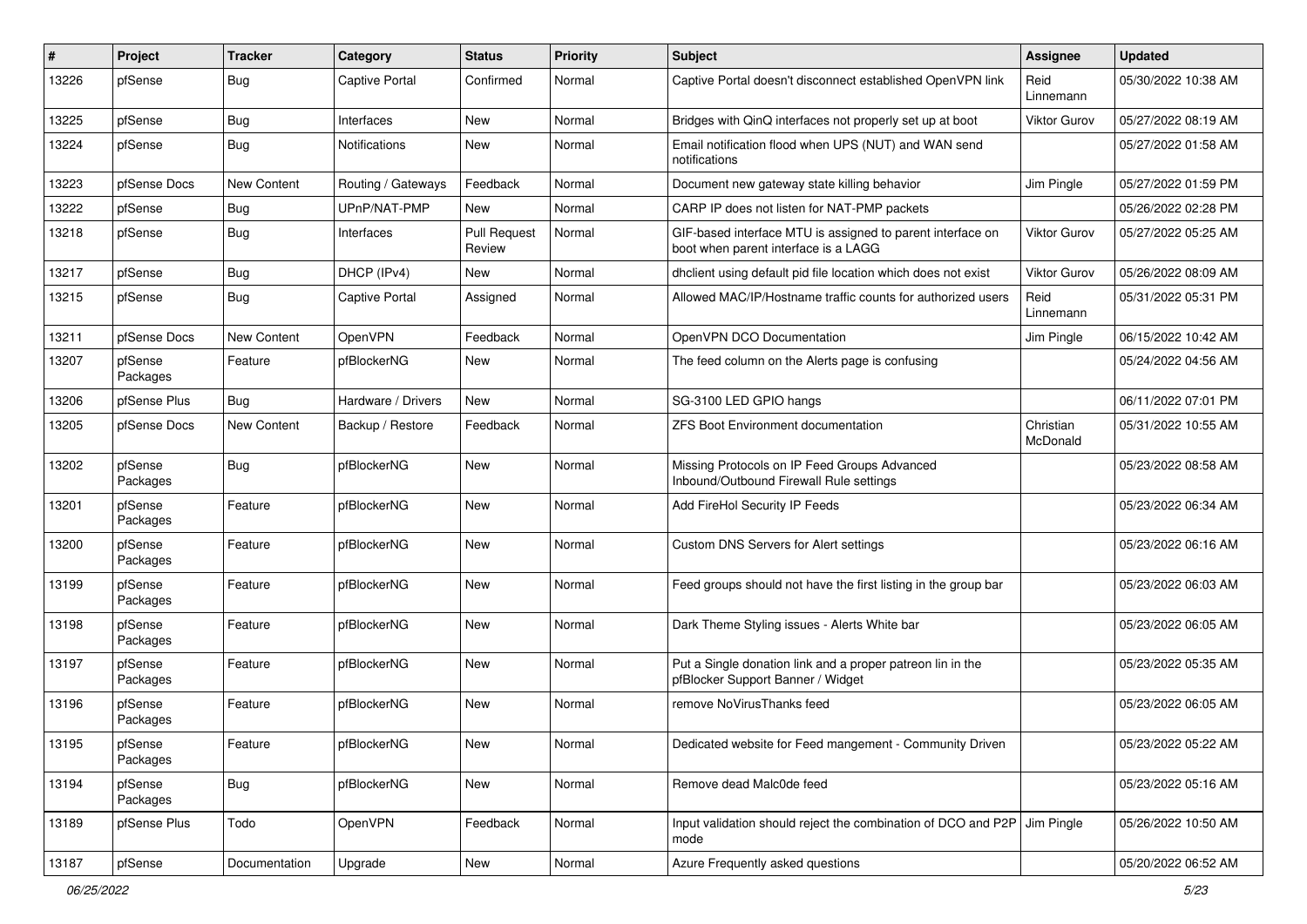| #     | Project             | <b>Tracker</b> | Category                   | <b>Status</b>                 | <b>Priority</b> | <b>Subject</b>                                                                                                                          | <b>Assignee</b>       | <b>Updated</b>      |
|-------|---------------------|----------------|----------------------------|-------------------------------|-----------------|-----------------------------------------------------------------------------------------------------------------------------------------|-----------------------|---------------------|
| 13167 | pfSense             | <b>Bug</b>     | Dynamic DNS                | New                           | Normal          | phpDynDNS: DigitalOcean ddns update fails (bad request,<br>invalid character '-' in request_id)                                         |                       | 06/16/2022 09:30 PM |
| 13165 | pfSense             | Feature        | Dashboard                  | <b>Pull Request</b><br>Review | Normal          | Feat: live update for Services dashboard widget                                                                                         |                       | 05/15/2022 01:48 AM |
| 13160 | pfSense<br>Packages | Feature        | Status Monitoring          | <b>Pull Request</b><br>Review | Normal          | Option to sort monitoring graph views                                                                                                   |                       | 05/13/2022 12:06 PM |
| 13158 | pfSense             | Bug            | Web Interface              | New                           | Normal          | Input validation error when applying limiter changes                                                                                    |                       | 05/14/2022 05:32 PM |
| 13156 | pfSense<br>Packages | Regression     | pfBlockerNG                | New                           | Normal          | pfBlockerNG IP block stats do not work                                                                                                  |                       | 06/13/2022 08:16 PM |
| 13154 | pfSense<br>Packages | <b>Bug</b>     | pfBlockerNG                | Confirmed                     | Normal          | pfBlocker causing excessive CPU load                                                                                                    |                       | 06/14/2022 01:14 PM |
| 13141 | pfSense<br>Packages | <b>Bug</b>     | squidguard                 | New                           | Normal          | wrong page squidguard block                                                                                                             |                       | 05/09/2022 05:33 PM |
| 13138 | pfSense<br>Packages | Feature        | pfBlockerNG                | New                           | Normal          | DNS over HTTPS/TLS Blocking should be removed from<br>SafeSearch                                                                        |                       | 05/07/2022 02:52 AM |
| 13137 | pfSense<br>Packages | Feature        | pfBlockerNG                | <b>New</b>                    | Normal          | ckuethe/doh-blocklist.txt add to DoH feeds                                                                                              |                       | 05/07/2022 02:39 AM |
| 13136 | pfSense<br>Packages | Feature        | pfBlockerNG                | <b>New</b>                    | Normal          | Add crypt0rr DNS-over-HTTPS (DOH) provider list feeds                                                                                   |                       | 05/07/2022 02:27 AM |
| 13135 | pfSense<br>Packages | Feature        | pfBlockerNG                | New                           | Normal          | Add dibdot DoH-IP-blocklists feeds                                                                                                      | <b>Viktor Gurov</b>   | 05/08/2022 01:50 AM |
| 13128 | pfSense<br>Packages | <b>Bug</b>     | Zabbix                     | New                           | Normal          | Zabbix Agent 6: HA Server Setup                                                                                                         |                       | 05/05/2022 01:55 AM |
| 13124 | pfSense             | Feature        | Web Interface              | <b>Pull Request</b><br>Review | Normal          | Option to wait for interface selection before displaying firewall<br>rules                                                              |                       | 05/17/2022 02:15 PM |
| 13115 | pfSense<br>Packages | <b>Bug</b>     | WireGuard                  | Feedback                      | Normal          | WireGuard panic due to KBI changes in ```udp_tun_func_t()`                                                                              | Christian<br>McDonald | 05/15/2022 10:47 AM |
| 13114 | pfSense<br>Packages | <b>Bug</b>     | <b>BIND</b>                | Feedback                      | Normal          | BIND calls rndc in rc_stop when named is not running                                                                                    | <b>Stuart Wyatt</b>   | 05/04/2022 12:41 PM |
| 13108 | pfSense Docs        | Todo           | Installation /<br>Upgrades | New                           | Normal          | ZFS filesystem implications                                                                                                             | Jim Pingle            | 04/27/2022 03:18 PM |
| 13102 | pfSense             | <b>Bug</b>     | <b>IPsec</b>               | <b>New</b>                    | Normal          | Deleting an IPSec tunnel doesn't destroy the SA<br>(SADs/SPDs), causes crash in status_ipsec.php                                        | Viktor Gurov          | 05/20/2022 01:07 PM |
| 13096 | pfSense<br>Packages | Feature        | Snort                      | Feedback                      | Normal          | Improve robustness of Snort Rules Update Log size limitation<br>logic                                                                   | <b>Bill Meeks</b>     | 04/25/2022 12:22 PM |
| 13095 | pfSense<br>Packages | <b>Bug</b>     | Snort                      | Feedback                      | Normal          | Snort VRT change in Shared Object Rules path name results<br>in failure to extract and update Snort Shared Object Rules<br>when enabled | <b>Bill Meeks</b>     | 04/25/2022 12:22 PM |
| 13094 | pfSense             | Feature        | Packet Capture             | <b>Pull Request</b><br>Review | Normal          | Allow packet capture filtering in tagged packets                                                                                        | Marcos<br>Mendoza     | 04/24/2022 06:06 PM |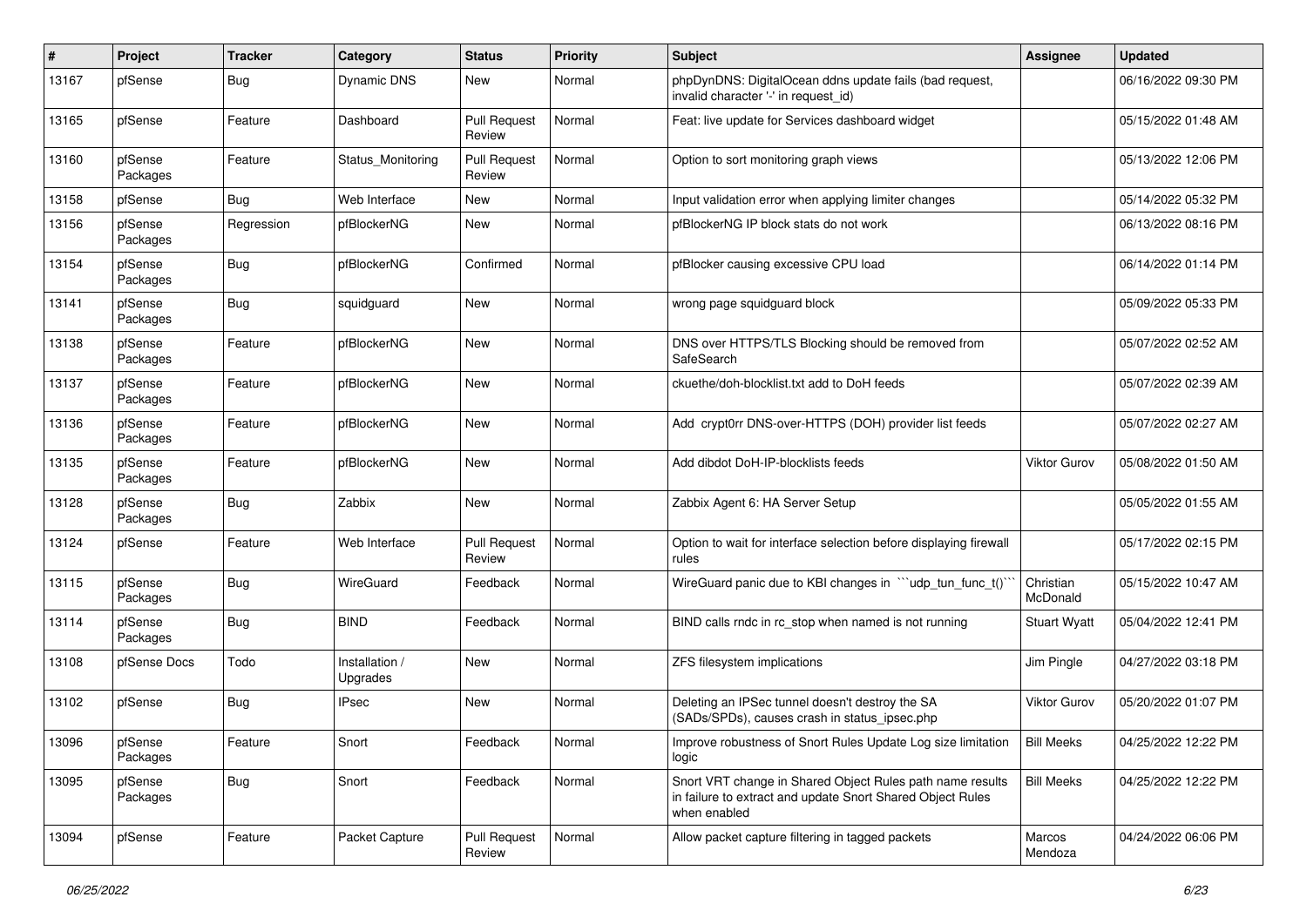| ∦     | Project             | <b>Tracker</b> | Category                        | <b>Status</b>                 | <b>Priority</b> | <b>Subject</b>                                                                                              | Assignee               | <b>Updated</b>      |
|-------|---------------------|----------------|---------------------------------|-------------------------------|-----------------|-------------------------------------------------------------------------------------------------------------|------------------------|---------------------|
| 13093 | pfSense             | <b>Bug</b>     | Authentication                  | In Progress                   | Normal          | LDAP authentication fails with extended query and RFC2307<br>group lookups enabled                          | <b>Chris Linstruth</b> | 05/31/2022 07:20 AM |
| 13091 | pfSense             | Feature        | OpenVPN                         | New                           | Normal          | RFE: Ability to specify the order of OpenVPN Authentication<br>servers                                      |                        | 04/22/2022 04:30 PM |
| 13090 | pfSense             | <b>Bug</b>     | OpenVPN                         | <b>New</b>                    | Normal          | OpenVPN: do not use legacy deprecated netbios settings                                                      | Jim Pingle             | 04/22/2022 11:19 AM |
| 13089 | pfSense             | <b>Bug</b>     | OpenVPN                         | New                           | Normal          | OpenVPN: fix some netbios options were preserved even if<br>teh Netbios option was unchecked                | Jim Pingle             | 04/22/2022 11:06 AM |
| 13088 | pfSense             | <b>Bug</b>     | OpenVPN                         | <b>New</b>                    | Normal          | OpenVPN Client Overrides: properly hide/show form fields                                                    | Jim Pingle             | 06/08/2022 09:15 AM |
| 13087 | pfSense             | <b>Bug</b>     | OpenVPN                         | New                           | Normal          | OpenVPN Server: hide WINS servers list when netbios option<br>is unchecked while WINS servers is checked    |                        | 04/22/2022 10:29 AM |
| 13085 | pfSense             | Feature        | OpenVPN                         | <b>Pull Request</b><br>Review | Normal          | OpenVPN: expose NBDD servers in GUI + fix GUI bugs                                                          | Jim Pingle             | 04/22/2022 11:09 AM |
| 13076 | pfSense             | <b>Bug</b>     | Gateway Monitoring              | New                           | Normal          | Marking a gateway as down does not affect IPsec entries<br>using gateway groups                             |                        | 06/03/2022 10:32 AM |
| 13074 | pfSense Plus        | <b>Bug</b>     | Cryptographic<br>Modules        | New                           | Normal          | AES-GCM with SafeXcel on Netgate 2100 causes MBUF<br>overload                                               |                        | 06/12/2022 11:14 AM |
| 13073 | pfSense<br>Packages | <b>Bug</b>     | Squid                           | New                           | Normal          | ClamAV - clamd dies with high CPU load and thus the C-ICAP<br>of squid-reverse proxy causes http:500 errors |                        | 04/19/2022 05:38 AM |
| 13068 | pfSense             | <b>Bug</b>     | Aliases / Tables                | <b>New</b>                    | Normal          | Error loading rules when URL Table IPs content is empty                                                     |                        | 04/17/2022 09:07 PM |
| 13067 | pfSense             | Bug            | <b>FilterDNS</b>                | New                           | Normal          | filterdns resolve interval is twice the intended value                                                      |                        | 04/17/2022 07:45 PM |
| 13063 | pfSense<br>Packages | Feature        | Cellular                        | <b>Pull Request</b><br>Review | Normal          | Cellular package shall support more modems and NMEA port                                                    |                        | 05/06/2022 02:38 PM |
| 13058 | pfSense             | Todo           | Rules / NAT                     | New                           | Normal          | Add static routes and directly connected networks back to<br>policy route negation rules                    |                        | 04/13/2022 08:05 AM |
| 13054 | pfSense             | Feature        | Package System                  | New                           | Normal          | Package plugin hook for web server configuration stanzas                                                    | Jim Pingle             | 04/12/2022 03:04 PM |
| 13053 | pfSense<br>Packages | <b>Bug</b>     | <b>ACME</b>                     | New                           | Normal          | LoopiaAPI error handling                                                                                    |                        | 05/05/2022 10:58 AM |
| 13051 | pfSense             | <b>Bug</b>     | <b>Traffic Shaper</b><br>(ALTQ) | New                           | Normal          | Firewall traffic shaper by interface selection unknow                                                       |                        | 04/12/2022 07:03 AM |
| 13046 | pfSense             | <b>Bug</b>     | Rules / NAT                     | <b>New</b>                    | Normal          | Floating rule applied to IPv6 interface with a SLAAC DHCPv6<br>gateway reports error on boot                |                        | 04/11/2022 09:50 AM |
| 13045 | pfSense<br>Packages | <b>Bug</b>     | WireGuard                       | <b>New</b>                    | Normal          | Firewall floating rules ignore WireGuard traffic                                                            |                        | 04/11/2022 09:40 AM |
| 13044 | pfSense<br>Packages | Feature        | Mail report                     | New                           | Normal          | Customized reporting                                                                                        |                        | 04/11/2022 09:22 AM |
| 13043 | pfSense<br>Packages | Bug            | WireGuard                       | New                           | Normal          | OSPF over Wireguard interface doesn't populate neighbors<br>after reboot                                    |                        | 04/11/2022 09:22 AM |
| 13039 | pfSense<br>Packages | Feature        | AWS VPC                         | New                           | Normal          | Handle transit gateway VPNs in the AWS VPN wizard                                                           |                        | 04/11/2022 07:31 AM |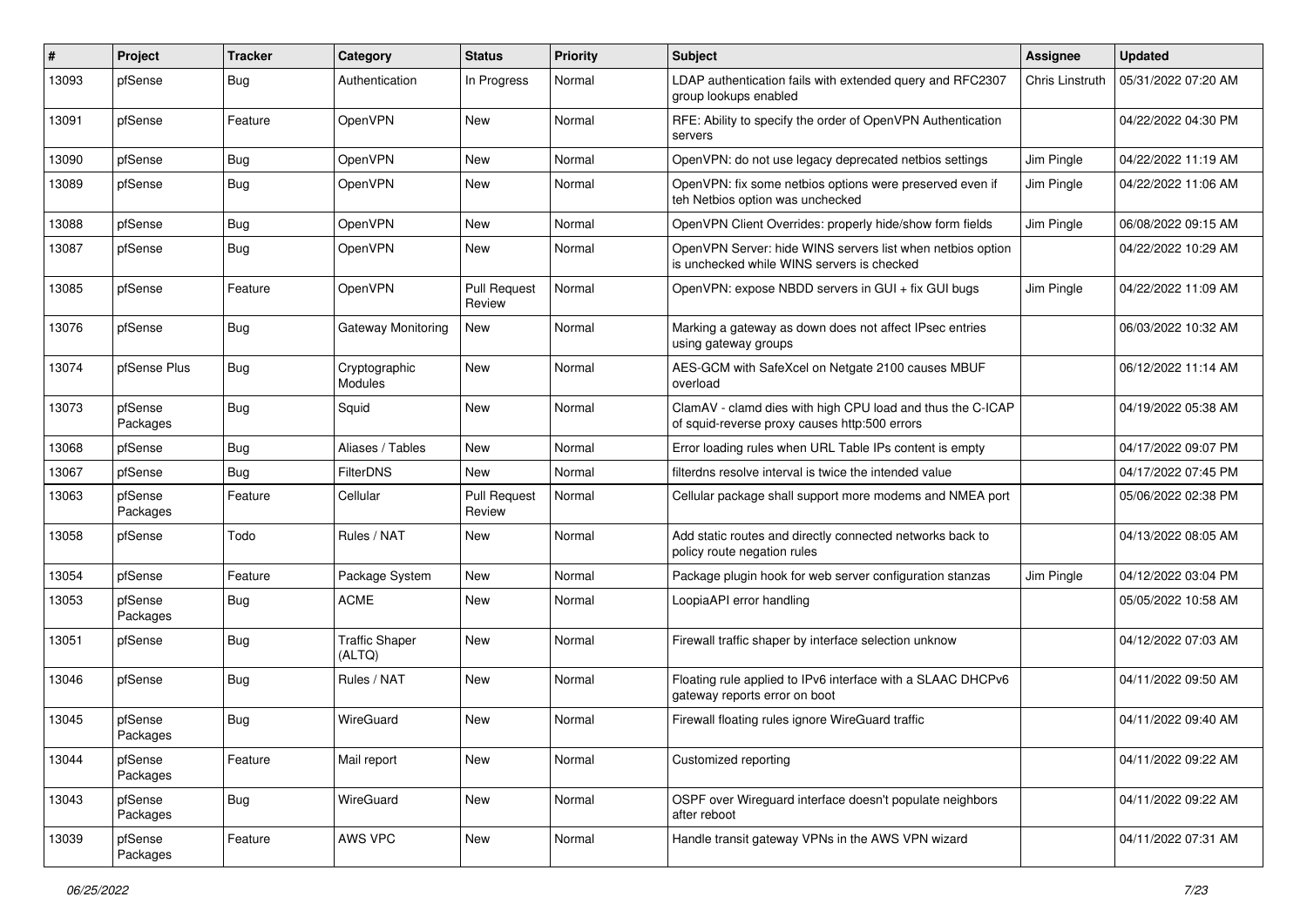| #     | Project             | <b>Tracker</b> | Category              | <b>Status</b>                 | <b>Priority</b> | <b>Subject</b>                                                                                                     | Assignee            | <b>Updated</b>      |
|-------|---------------------|----------------|-----------------------|-------------------------------|-----------------|--------------------------------------------------------------------------------------------------------------------|---------------------|---------------------|
| 13034 | pfSense<br>Packages | <b>Bug</b>     | Zabbix                | Feedback                      | Normal          | Zabbix6 Agent and Proxy fail to set the PSK from the web GUI<br>in its conf files                                  | <b>Viktor Gurov</b> | 04/06/2022 11:59 AM |
| 13022 | pfSense<br>Packages | <b>Bug</b>     | haproxy               | Feedback                      | Normal          | HAProxy - Sub Frontends ignore Client verification CA<br>certificates                                              |                     | 04/06/2022 12:55 PM |
| 13020 | pfSense Docs        | Todo           | <b>Firewall Rules</b> | New                           | Normal          | easyrule command documentation should document<br>permissible wildcards                                            | Jim Pingle          | 04/04/2022 08:01 AM |
| 13018 | pfSense<br>Packages | <b>Bug</b>     | pfBlockerNG           | New                           | Normal          | TLD and DNSBL Safesearch DOH conflict disables TLD block<br>when conflicting DOH FQDN is deselected or whitelisted |                     | 04/01/2022 05:59 PM |
| 13017 | pfSense             | Feature        | Packet Capture        | <b>New</b>                    | Normal          | Packet capture: add preview results while capture is running                                                       |                     | 04/09/2022 11:08 AM |
| 13016 | pfSense Docs        | New Content    | Virtualization        | New                           | Normal          | Workaround for bandwith issues since 2.6 when installed in<br>Hyper-V                                              |                     | 04/01/2022 01:06 PM |
| 13014 | pfSense             | <b>Bug</b>     | <b>IPsec</b>          | New                           | Normal          | Charon.vici can get in a bad state                                                                                 | Mateusz Guzik       | 05/24/2022 05:05 PM |
| 13009 | pfSense             | Feature        | OpenVPN               | New                           | Normal          | Add option for multiple remote addresses to OpenVPN Client                                                         |                     | 03/31/2022 12:42 PM |
| 13003 | pfSense             | Bug            | Hardware / Drivers    | New                           | Normal          | Malicious Driver Detection event on ixl driver                                                                     |                     | 06/23/2022 01:31 AM |
| 13002 | pfSense<br>Packages | Regression     | <b>BIND</b>           | Feedback                      | Normal          | BIND 9.16_13 could not find existing DNSSEC keys at<br>/cf/named/etc/namedb/keys due to directory change           | Viktor Gurov        | 03/31/2022 12:14 PM |
| 12982 | pfSense<br>Packages | <b>Bug</b>     | FreeRADIUS            | <b>New</b>                    | Normal          | FreeRadius RadReply table entries missing from pf                                                                  |                     | 06/19/2022 05:38 PM |
| 12980 | pfSense Docs        | Todo           | OpenVPN               | Feedback                      | Normal          | Add warnings against OpenVPN Shared Key mode                                                                       | Jim Pingle          | 03/24/2022 02:11 PM |
| 12978 | pfSense Docs        | Correction     | Monitoring            | New                           | Normal          | Correction to iftop section of Monitoring Bandwidth Usage                                                          | Jim Pingle          | 03/23/2022 11:18 AM |
| 12974 | pfSense Plus        | <b>Bug</b>     | Installer             | New                           | Normal          | Typing anything into 1100/2100 recovery installer causes<br>process to stop                                        |                     | 06/05/2022 04:10 PM |
| 12965 | pfSense<br>Packages | <b>Bug</b>     | <b>FRR</b>            | <b>Pull Request</b><br>Review | Normal          | FRR BFD peer configuration is handled incorrectly in some<br>cases                                                 | <b>Viktor Gurov</b> | 03/22/2022 08:04 AM |
| 12963 | pfSense<br>Packages | Feature        | Nmap                  | Feedback                      | Normal          | Run nmap scans in the background                                                                                   | Jim Pingle          | 06/06/2022 06:55 PM |
| 12960 | pfSense             | <b>Bug</b>     | Installer             | <b>New</b>                    | Normal          | VGA installer image defaults to serial console, serial console<br>is default in GUI settings                       |                     | 05/10/2022 03:19 PM |
| 12959 | pfSense             | <b>Bug</b>     | DHCP (IPv4)           | Feedback                      | Normal          | dhcplease process wrongly update host file if client-hostname<br>is empty                                          |                     | 03/28/2022 10:26 AM |
| 12956 | pfSense<br>Packages | <b>Bug</b>     | Suricata              | Confirmed                     | Normal          | suricata fails to use pcre in SID management (e.g.<br>dropsid.conf)                                                |                     | 04/05/2022 12:52 PM |
| 12951 | pfSense<br>Packages | <b>Bug</b>     | <b>FRR</b>            | Feedback                      | Normal          | FRR cannot remove IPv6 routes                                                                                      |                     | 03/22/2022 09:24 PM |
| 12950 | pfSense             | <b>Bug</b>     | Routing               | New                           | Normal          | OpenVPN as default gateway does not get set at boot time                                                           |                     | 04/09/2022 05:46 PM |
| 12947 | pfSense             | <b>Bug</b>     | DHCP (IPv6)           | New                           | Normal          | DHCP6 client does not take any action if the interface IPv6<br>address changes during renewal                      |                     | 06/19/2022 09:34 PM |
| 12942 | pfSense             | <b>Bug</b>     | Gateways              | New                           | Normal          | Code to kill states for old gateway when reconnecting an<br>interface is incorrect                                 | Jim Pingle          | 03/22/2022 01:25 PM |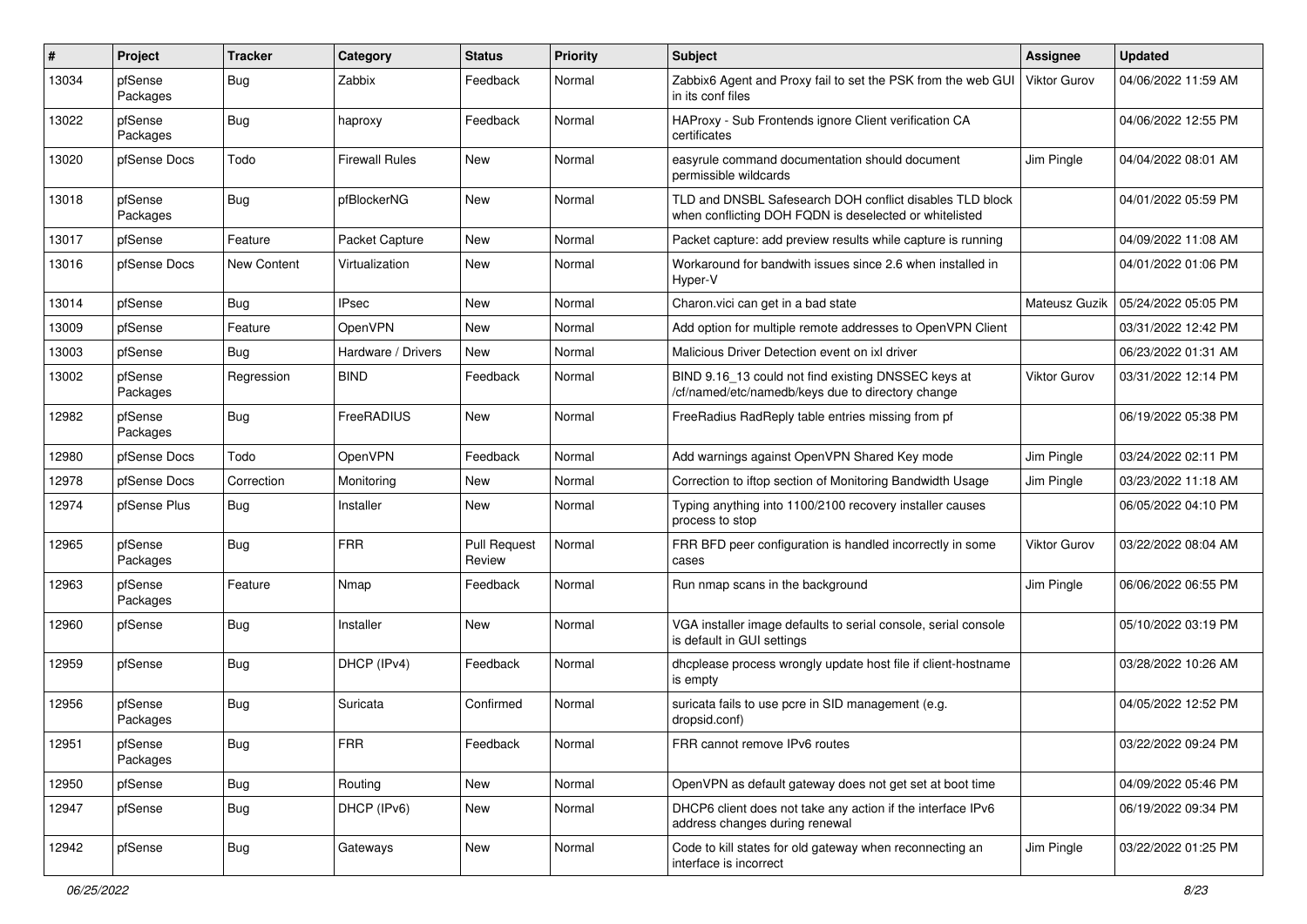| ∦     | Project             | <b>Tracker</b>   | Category                                        | <b>Status</b>                 | <b>Priority</b> | <b>Subject</b>                                                                                        | <b>Assignee</b>       | <b>Updated</b>      |
|-------|---------------------|------------------|-------------------------------------------------|-------------------------------|-----------------|-------------------------------------------------------------------------------------------------------|-----------------------|---------------------|
| 12938 | pfSense             | <b>Bug</b>       | <b>IPv6 Router</b><br>Advertisements<br>(RADVD) | <b>New</b>                    | Normal          | MaxRtrAdvInterval would allow stale DNS servers to be<br>deleted faster                               |                       | 03/12/2022 09:37 AM |
| 12927 | pfSense             | <b>Bug</b>       | OpenVPN                                         | <b>New</b>                    | Normal          | OpenVPN with OCSP enabled allows connections with<br>revoked certificates                             |                       | 03/24/2022 08:22 AM |
| 12926 | pfSense             | <b>Bug</b>       | Interfaces                                      | Feedback                      | Normal          | Changing LAGG type on CARP interfaces makes VIPs go to<br>an "init" State                             |                       | 03/10/2022 10:52 AM |
| 12924 | pfSense<br>Packages | <b>Bug</b>       | WireGuard                                       | New                           | Normal          | DNS Resolver WireGuard ACL Inconsistency                                                              | Christian<br>McDonald | 04/10/2022 10:36 AM |
| 12922 | pfSense             | <b>Bug</b>       | DHCP (IPv4)                                     | <b>New</b>                    | Normal          | Classless static routes received on DHCP WAN can override<br>chosen default gateway                   |                       | 03/28/2022 10:08 AM |
| 12920 | pfSense             | <b>Bug</b>       | Gateway Monitoring                              | <b>Pull Request</b><br>Review | Normal          | Gateway behavior differs when the gateway does not exist in<br>config.xml                             | <b>Viktor Gurov</b>   | 06/12/2022 01:27 PM |
| 12918 | pfSense<br>Packages | Feature          | pfBlockerNG                                     | New                           | Normal          | pfBlockerNG-devel changes from xmlrpc sync do not take<br>effect immediately                          |                       | 03/07/2022 02:29 PM |
| 12916 | pfSense<br>Packages | <b>Bug</b>       | pfBlockerNG                                     | New                           | Normal          | pfBlockerNG-devel cron job does not trigger xmlrpc sync                                               | Viktor Gurov          | 04/11/2022 12:55 PM |
| 12909 | pfSense<br>Packages | Feature          | Suricata                                        | New                           | Normal          | Convert Suricata GeoIP Lookup feature on ALERTS tab to use<br>local GeoIP2 database                   | Viktor Gurov          | 03/07/2022 08:28 AM |
| 12907 | pfSense<br>Packages | <b>Bug</b>       | PIMD                                            | Feedback                      | Normal          | PIMD: Nonexistent interfaces should be hidden/disabled in<br>pimd.conf before bringing up the service |                       | 03/07/2022 03:51 PM |
| 12905 | pfSense             | <b>Bug</b>       | Web Interface                                   | <b>New</b>                    | Normal          | Add VLAN Re-assignment to Import Interface Mismatch<br>Wizard                                         |                       | 03/07/2022 08:05 AM |
| 12903 | pfSense             | Feature          | <b>Notifications</b>                            | New                           | Normal          | alternative authentication methods for email notifications?                                           |                       | 03/07/2022 07:52 AM |
| 12899 | pfSense<br>Packages | <b>Bug</b>       | Suricata                                        | New                           | Normal          | Suricata doesn't honor Pass List                                                                      |                       | 03/04/2022 01:22 PM |
| 12889 | pfSense<br>Packages | Feature          | <b>FRR</b>                                      | New                           | Normal          | FRR GUI add set ipv6 next-hop global                                                                  |                       | 03/02/2022 06:10 AM |
| 12888 | pfSense             | <b>Bug</b>       | Rules / NAT                                     | New                           | Normal          | pfSense sends un-NATed packets during OpenVPN startup                                                 |                       | 03/01/2022 03:13 PM |
| 12883 | pfSense Docs        | Todo             | <b>DNS</b>                                      | New                           | Normal          | Feedback on Services - DNS Resolver - Host Overrides                                                  |                       | 02/28/2022 07:54 PM |
| 12882 | pfSense<br>Packages | Feature          | pfBlockerNG                                     | Feedback                      | Normal          | Add the option to specify CURLOPT_INTERFACE in<br>pfBlockerNG IPv4/IPv6 lists                         |                       | 03/24/2022 11:16 AM |
| 12878 | pfSense             | Bug              | <b>Traffic Shaper</b><br>(ALTQ)                 | Incomplete                    | Normal          | Traffic shaping by interface, route queue bandwidth inbound,<br>out by a large factor.                |                       | 06/06/2022 07:03 AM |
| 12877 | pfSense             | Bug              | Dynamic DNS                                     | Feedback                      | Normal          | Cloudflare DynDNS fails to update more than two addresses                                             |                       | 05/29/2022 06:56 PM |
| 12875 | pfSense             | Bug              | Package System                                  | New                           | Normal          | Import zabbix-agent6 and zabbix-proxy6 from FreeBSD Ports                                             |                       | 05/28/2022 06:50 PM |
| 12874 | pfSense             | Feature          | <b>OpenVPN</b>                                  | New                           | Normal          | OpenVPN RADIUS Framed-Pool                                                                            |                       | 02/25/2022 02:24 PM |
| 12869 | pfSense<br>Packages | <sub>I</sub> Bug | <b>BIND</b>                                     | Feedback                      | Normal          | Bind DNS Package AAAA filtering Broken on new ZFS Installs                                            | Viktor Gurov          | 03/09/2022 12:38 PM |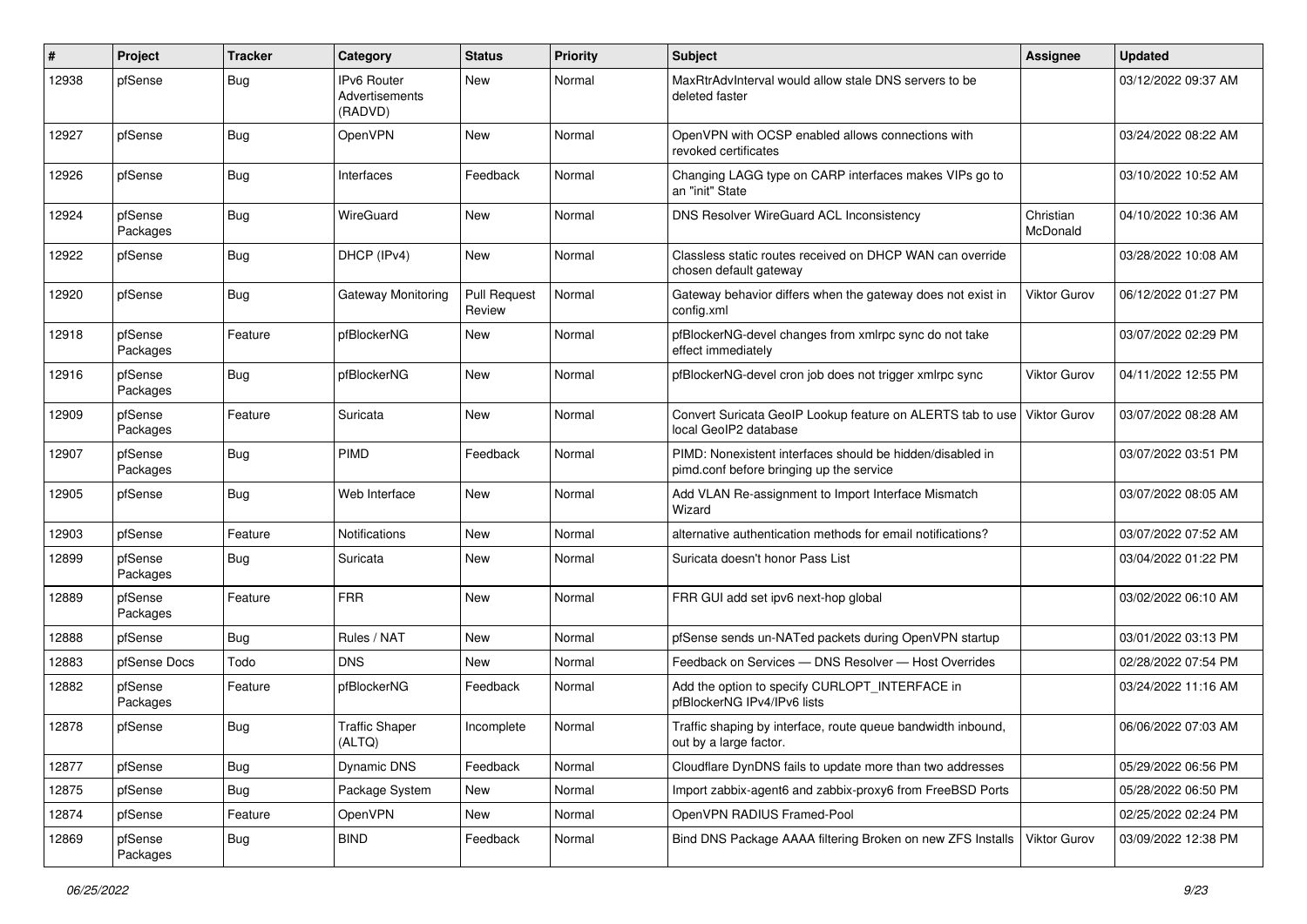| #     | Project             | <b>Tracker</b> | Category                            | <b>Status</b> | <b>Priority</b> | <b>Subject</b>                                                                                                | <b>Assignee</b>      | <b>Updated</b>      |
|-------|---------------------|----------------|-------------------------------------|---------------|-----------------|---------------------------------------------------------------------------------------------------------------|----------------------|---------------------|
| 12865 | pfSense<br>Packages | Todo           | <b>RRD Summary</b>                  | Feedback      | Normal          | RRD Summary improvements                                                                                      | Viktor Gurov         | 03/04/2022 12:20 PM |
| 12861 | pfSense Docs        | Correction     | Hardware                            | New           | Normal          | pfSense hardware tuning guide references obsolete interface<br>loader variable & buffer limits                |                      | 02/23/2022 05:31 PM |
| 12860 | pfSense<br>Packages | Feature        | New Package<br>Request              | <b>New</b>    | Normal          | add mmc-utils package to all images                                                                           |                      | 02/24/2022 07:18 AM |
| 12859 | pfSense<br>Packages | Feature        | Zabbix                              | New           | Normal          | Add Zabbix 6.0 LTS (agent and proxy) packages                                                                 |                      | 02/23/2022 07:11 AM |
| 12857 | pfSense             | Bug            | Gateways                            | <b>New</b>    | Normal          | Firewall gateway goes away when making changes to Bridge0<br>device                                           |                      | 02/27/2022 11:20 AM |
| 12849 | pfSense             | <b>Bug</b>     | <b>Operating System</b>             | <b>New</b>    | Normal          | pfsync kernel crash on reboot                                                                                 | <b>Mateusz Guzik</b> | 02/22/2022 02:02 PM |
| 12848 | pfSense             | Feature        | <b>Dynamic DNS</b>                  | New           | Normal          | Evaluation of the DynDNS "Result Match" string                                                                |                      | 02/22/2022 02:01 AM |
| 12845 | pfSense<br>Packages | Bug            | softflowd                           | New           | Normal          | softflowd wrong vlan tag                                                                                      |                      | 02/21/2022 10:40 AM |
| 12829 | pfSense             | Bug            | <b>Traffic Shaper</b><br>(Limiters) | Feedback      | Normal          | Dummynet kernel module fails to load after upgrade.                                                           |                      | 03/17/2022 09:26 AM |
| 12828 | pfSense             | Bug            | Wireless                            | New           | Normal          | pfSense keeps crashing (Fatal trap 12: page fault while in<br>kernel mode)                                    |                      | 02/21/2022 07:55 AM |
| 12823 | pfSense             | Bug            | DHCP (IPv6)                         | New           | Normal          | Multiple DHCP6 WAN connections PPPoE interface 'defached'<br>status                                           |                      | 02/18/2022 05:39 AM |
| 12822 | pfSense<br>Packages | Bug            | pfBlockerNG                         | New           | Normal          | IPv4 Source ASN format not working                                                                            |                      | 02/18/2022 10:47 AM |
| 12821 | pfSense             | Regression     | Hardware / Drivers                  | Confirmed     | Normal          | Intel e1000 driver (em & igb) cannot pass VLAN0 tagged<br>packets                                             |                      | 06/05/2022 08:23 AM |
| 12812 | pfSense<br>Packages | Feature        | arpwatch                            | New           | Normal          | Would it be helpful if the FreeBSD net-mgmt/arpwatch port<br>had an option to use mail/dma for mail delivery? |                      | 02/16/2022 06:09 PM |
| 12811 | pfSense             | <b>Bug</b>     | Gateway Monitoring                  | <b>New</b>    | Normal          | Services are not restarted when PPP interfaces connect                                                        | Jim Pingle           | 05/31/2022 05:34 PM |
| 12806 | pfSense<br>Packages | Todo           | node exporter                       | New           | Normal          | Update node_exporter to 1.3.1                                                                                 |                      | 02/15/2022 05:26 PM |
| 12797 | pfSense             | Bug            | UPnP/NAT-PMP                        | New           | Normal          | UPnP+STUN forms invalid outbound NAT rules using the<br>external address discovered from STUN                 |                      | 02/15/2022 01:01 PM |
| 12796 | pfSense             | <b>Bug</b>     | Upgrade                             | Confirmed     | Normal          | 2.5.2 -> 2.6.0 upgrade segfaults if certain packages are<br>installed.                                        |                      | 05/24/2022 07:43 AM |
| 12791 | pfSense Docs        | New Content    | Diagnostics                         | New           | Normal          | Diagnostic Information for Support (pfSense)                                                                  |                      | 02/13/2022 08:49 PM |
| 12787 | pfSense Docs        | Todo           | <b>IPsec</b>                        | New           | Normal          | Feedback on pfSense Configuration Recipes - Routing<br>Internet Traffic Through a Site-to-Site IPsec Tunnel   |                      | 02/11/2022 11:28 PM |
| 12782 | pfSense             | Todo           | Build / Release                     | <b>New</b>    | Normal          | Disable compatibility flag                                                                                    | <b>Brad Davis</b>    | 05/17/2022 02:33 PM |
| 12774 | pfSense             | Bug            | Backup / Restore                    | New           | Normal          | Picture widget image is not saved in backup                                                                   |                      | 04/04/2022 04:48 AM |
| 12770 | pfSense Docs        | Todo           | <b>Firewall Rules</b>               | New           | Normal          | Feedback on Firewall - Configuring firewall rules                                                             |                      | 02/07/2022 07:43 PM |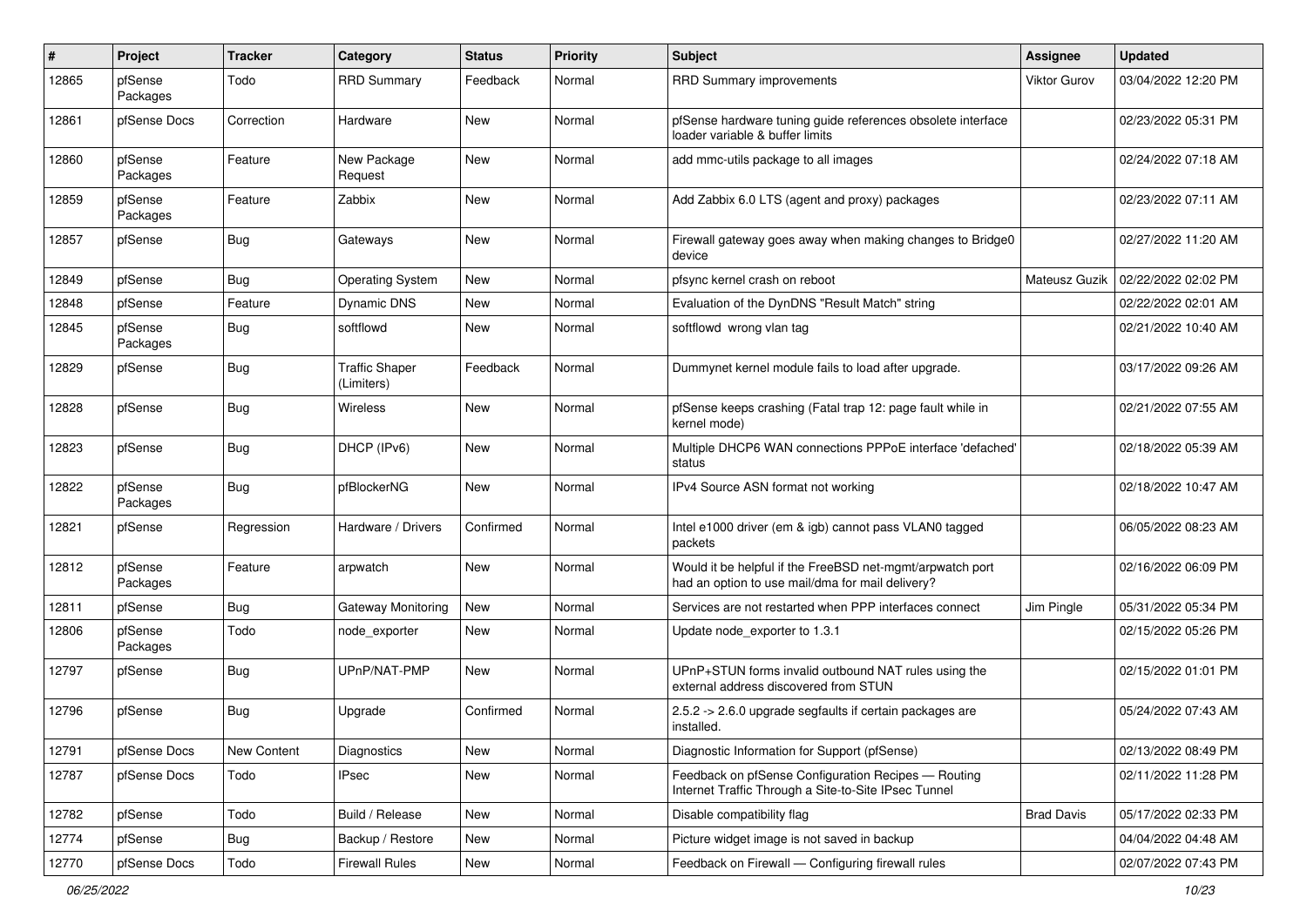| $\#$  | Project             | <b>Tracker</b> | Category              | <b>Status</b>                 | Priority | Subject                                                                                                                                                                 | <b>Assignee</b>       | <b>Updated</b>      |
|-------|---------------------|----------------|-----------------------|-------------------------------|----------|-------------------------------------------------------------------------------------------------------------------------------------------------------------------------|-----------------------|---------------------|
| 12768 | pfSense             | Feature        | Upgrade               | New                           | Normal   | pfSense-repo: Make sure default config file exists                                                                                                                      |                       | 05/17/2022 02:32 PM |
| 12767 | pfSense<br>Packages | Bug            | Avahi                 | New                           | Normal   | `Package radavahi-daemon does does not exist in current<br>pfSense version and it has been removed"" message on<br>pfSense 2.7 restore                                  |                       | 02/07/2022 11:28 AM |
| 12764 | pfSense             | Bug            | Gateways              | New                           | Normal   | VTI gateway status is pending after assigning the VTI interface                                                                                                         |                       | 02/07/2022 05:41 AM |
| 12762 | pfSense             | Bug            | <b>IPsec</b>          | New                           | Normal   | IPsec keep alive check ignores Child SA Start Action                                                                                                                    | <b>Viktor Gurov</b>   | 02/07/2022 11:21 AM |
| 12760 | pfSense<br>Packages | Bug            | WireGuard             | New                           | Normal   | Link-local addresses disallowed on Wireguard interfaces                                                                                                                 | Christian<br>McDonald | 02/07/2022 03:50 AM |
| 12756 | pfSense Docs        | Todo           | WireGuard             | New                           | Normal   | Feedback on pfSense Configuration Recipes - WireGuard<br>Remote Access VPN Configuration Example                                                                        | Christian<br>McDonald | 05/31/2022 11:42 AM |
| 12751 | pfSense<br>Packages | Bug            | <b>FRR</b>            | New                           | Normal   | Improve FRR route restoration after gateway events                                                                                                                      |                       | 02/06/2022 11:07 PM |
| 12748 | pfSense<br>Packages | Feature        | Suricata              | New                           | Normal   | Suricata blocked page timestamp breakout to it's own sortable<br>column                                                                                                 |                       | 02/01/2022 12:06 PM |
| 12747 | pfSense             | Bug            | Logging               | <b>New</b>                    | Normal   | System log is filled by sshguard                                                                                                                                        |                       | 05/03/2022 03:08 AM |
| 12742 | pfSense<br>Packages | Bug            | FreeRADIUS            | Feedback                      | Normal   | freeRADIUS virtual-server-default: modules dailycounter,<br>monthlycounter, noresetcounter, expire_on_login in authorize<br>section prevent virtual server from loading |                       | 03/01/2022 12:45 PM |
| 12740 | pfSense             | Bug            | FreeBSD               | Incomplete                    | Normal   | panic: esp input cb: Unexpected address family                                                                                                                          |                       | 01/27/2022 01:19 PM |
| 12737 | pfSense             | Bug            | Certificates          | New                           | Normal   | CApath is not defined by default in curl                                                                                                                                |                       | 05/17/2022 02:30 PM |
| 12730 | pfSense             | Bug            | <b>Captive Portal</b> | New                           | Normal   | RADIUS accounting does not work if WAN is down                                                                                                                          |                       | 01/26/2022 05:13 AM |
| 12726 | pfSense             | Bug            | Authentication        | New                           | Normal   | LDAP select container button auto populate                                                                                                                              |                       | 01/25/2022 01:48 PM |
| 12720 | pfSense             | Bug            | Rules / NAT           | <b>Pull Request</b><br>Review | Normal   | Hide the "tag" field on non-floating tabs                                                                                                                               | Viktor Gurov          | 01/24/2022 03:11 PM |
| 12717 | pfSense<br>Packages | Todo           | Squid                 | <b>New</b>                    | Normal   | Squid 5.x Branch                                                                                                                                                        |                       | 01/25/2022 06:24 PM |
| 12715 | pfSense             | Bug            | Authentication        | <b>New</b>                    | Normal   | Long system startup time when LDAP is configured and<br>unavailable during startup.                                                                                     | Christian<br>McDonald | 01/24/2022 05:50 AM |
| 12711 | pfSense<br>Packages | Feature        | Telegraf              | New                           | Normal   | Add InfluxDB V2 support                                                                                                                                                 |                       | 01/21/2022 02:54 AM |
| 12708 | pfSense             | Bug            | Aliases / Tables      | New                           | Normal   | alias with non resolving DNS entry breaks underlying pf table                                                                                                           |                       | 02/20/2022 06:13 PM |
| 12706 | pfSense<br>Packages | <b>Bug</b>     | pfBlockerNG           | Feedback                      | Normal   | pfBlockerNG and unbound does not work after switching /var<br>to RAM disk                                                                                               | <b>Viktor Gurov</b>   | 03/24/2022 10:47 AM |
| 12705 | pfSense             | <b>Bug</b>     | <b>IPsec</b>          | Incomplete                    | Normal   | ECDSA certificate does not work for IPSec VPN phase 1                                                                                                                   |                       | 01/24/2022 03:22 PM |
| 12683 | pfSense<br>Packages | Bug            | Snort                 | Feedback                      | Normal   | snort_get_vpns_list() does not include OpenVPN CSO                                                                                                                      | <b>Viktor Gurov</b>   | 02/15/2022 10:47 AM |
| 12679 | pfSense             | Feature        | Interfaces            | New                           | Normal   | Remind user to update DHCPv6 range when changing<br>interface IPv6 prefix                                                                                               |                       | 01/12/2022 07:36 AM |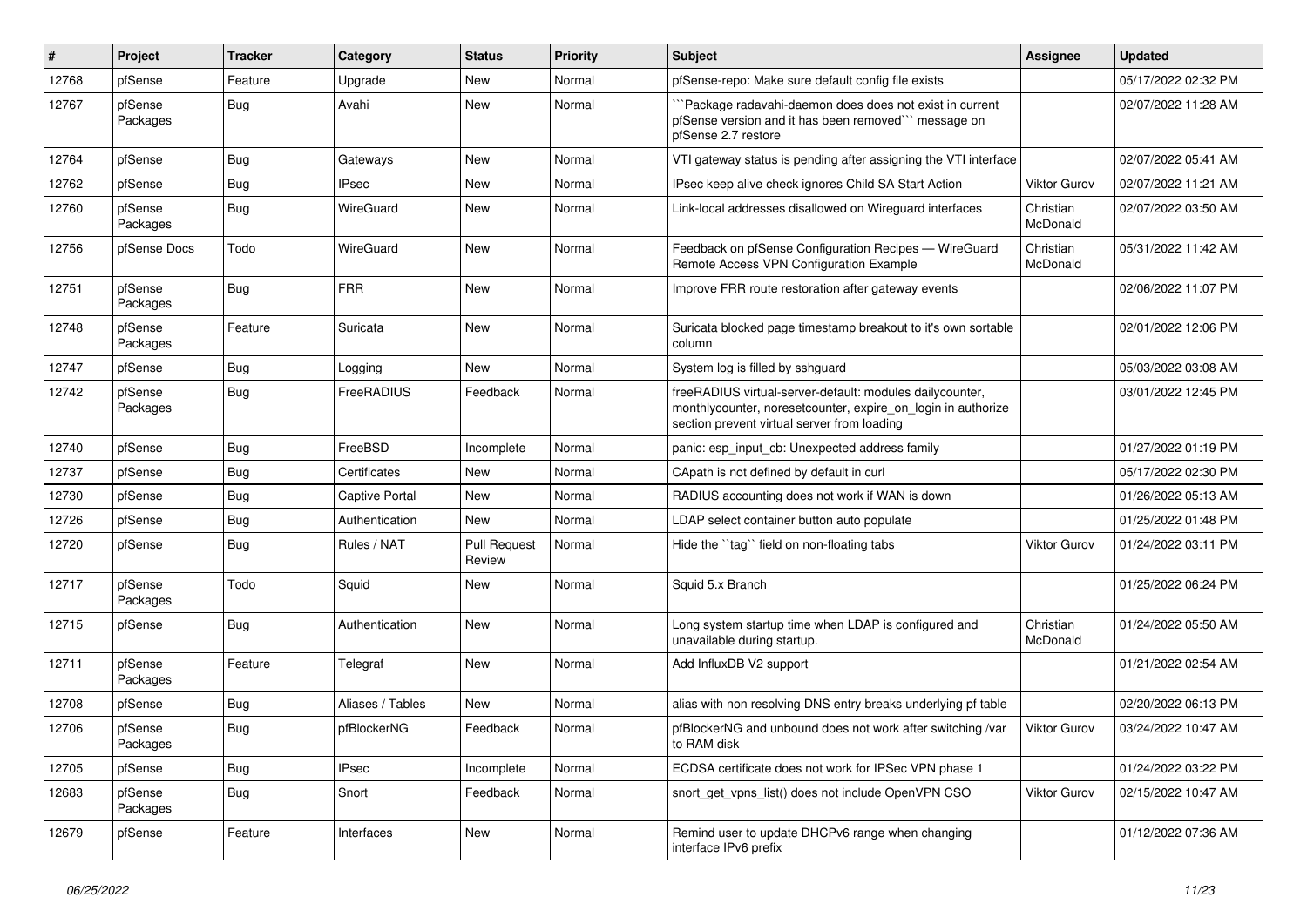| #     | Project             | <b>Tracker</b> | Category               | <b>Status</b>                 | Priority | <b>Subject</b>                                                                            | <b>Assignee</b>      | <b>Updated</b>      |
|-------|---------------------|----------------|------------------------|-------------------------------|----------|-------------------------------------------------------------------------------------------|----------------------|---------------------|
| 12676 | pfSense             | Feature        | Rules / NAT            | New                           | Normal   | Add the Tagged option on the Port Forward rules edit page                                 |                      | 01/11/2022 05:52 AM |
| 12673 | pfSense             | Bug            | Dashboard              | <b>Pull Request</b><br>Review | Normal   | Firewall Logs Widget fails to update at intervals below 5<br>seconds.                     | <b>Viktor Gurov</b>  | 05/17/2022 02:20 PM |
| 12670 | pfSense<br>Packages | <b>Bug</b>     | <b>ACME</b>            | New                           | Normal   | ACME package writes credentials to system log                                             | <b>Viktor Gurov</b>  | 03/07/2022 10:58 AM |
| 12667 | pfSense<br>Packages | <b>Bug</b>     | WireGuard              | <b>New</b>                    | Normal   | Firewall Crashed After Upgrading Wireguard                                                |                      | 01/07/2022 09:18 AM |
| 12665 | pfSense             | Feature        | Rules / NAT            | <b>New</b>                    | Normal   | Ability to add custom pf rules from the GUI                                               |                      | 01/07/2022 09:30 AM |
| 12659 | pfSense Docs        | Todo           | Hardware               | New                           | Normal   | Feedback on Hardware - Hardware Tuning and<br>Troubleshooting - Flow Control for ix       |                      | 01/16/2022 10:22 AM |
| 12658 | pfSense<br>Packages | Feature        | darkstat               | New                           | Normal   | Adding prometheus metrics to darkstat                                                     |                      | 05/27/2022 09:44 PM |
| 12656 | pfSense<br>Packages | Feature        | New Package<br>Request | New                           | Normal   | <b>NextDNS</b>                                                                            |                      | 01/31/2022 01:50 AM |
| 12655 | pfSense<br>Packages | <b>Bug</b>     | Telegraf               | New                           | Normal   | telegraf, wireguard plugin failing                                                        |                      | 12/30/2021 05:51 PM |
| 12653 | pfSense<br>Packages | Regression     | <b>FRR</b>             | Feedback                      | Normal   | RIP related startup error                                                                 | <b>Viktor Gurov</b>  | 12/30/2021 08:37 AM |
| 12648 | pfSense             | Bug            | <b>Captive Portal</b>  | <b>New</b>                    | Normal   | Undocumented variables 'listenporthttp' and 'listenporthttps'                             |                      | 12/28/2021 10:44 AM |
| 12643 | pfSense<br>Packages | Regression     | Suricata               | Feedback                      | Normal   | Rule categories are cleared after clicking the save button on<br>the Global Settings page |                      | 12/30/2021 03:44 AM |
| 12625 | pfSense             | Feature        | Logging                | <b>New</b>                    | Normal   | Granular logging options for default firewall rules.                                      |                      | 12/21/2021 06:39 PM |
| 12623 | pfSense<br>Packages | <b>Bug</b>     | <b>ACME</b>            | New                           | Normal   | acme.sh package   DNS-ISPConfig settings                                                  | Viktor Gurov         | 03/10/2022 03:42 PM |
| 12612 | pfSense             | Bug            | <b>DNS Resolver</b>    | New                           | Normal   | DNS Resolver is restarted during every "rc.newwanip" event                                |                      | 06/03/2022 07:13 AM |
| 12602 | pfSense             | Feature        | <b>Dynamic DNS</b>     | New                           | Normal   | DHCPv6 should allow DDNS Client updates for hosts                                         |                      | 12/15/2021 11:00 AM |
| 12600 | pfSense             | Feature        | Aliases / Tables       | New                           | Normal   | allow custom mask for a network alias created from a FQDN                                 |                      | 12/15/2021 10:50 AM |
| 12597 | pfSense Docs        | New Content    | Hardware               | New                           | Normal   | How to reset IPMI settings and password for Netgate<br>appliances                         |                      | 05/07/2022 12:33 PM |
| 12581 | pfSense             | Regression     | DHCP (IPv6)            | New                           | Normal   | CARP IPv6 assigned address does not get advertised to<br>endpoints with RADV              |                      | 12/16/2021 02:34 PM |
| 12573 | pfSense<br>Packages | Feature        | New Package<br>Request | New                           | Normal   | Dashboard widget with external connection map                                             | aleksei<br>prokofiev | 12/07/2021 07:38 AM |
| 12570 | pfSense Docs        | Correction     | General                | <b>New</b>                    | Normal   | Active appliance list missing 6100                                                        |                      | 12/06/2021 11:41 AM |
| 12565 | pfSense Docs        | New Content    | OpenVPN                | New                           | Normal   | Document new "Duplicate Connection Limit" option on<br>OpenVPN server instances           | Jim Pingle           | 12/06/2021 08:07 AM |
| 12563 | pfSense             | <b>Bug</b>     | OpenVPN                | New                           | Normal   | OpenVPN server doesn't support Framed-IPv6-Address<br>RADIUS attribute                    |                      | 12/03/2021 11:19 AM |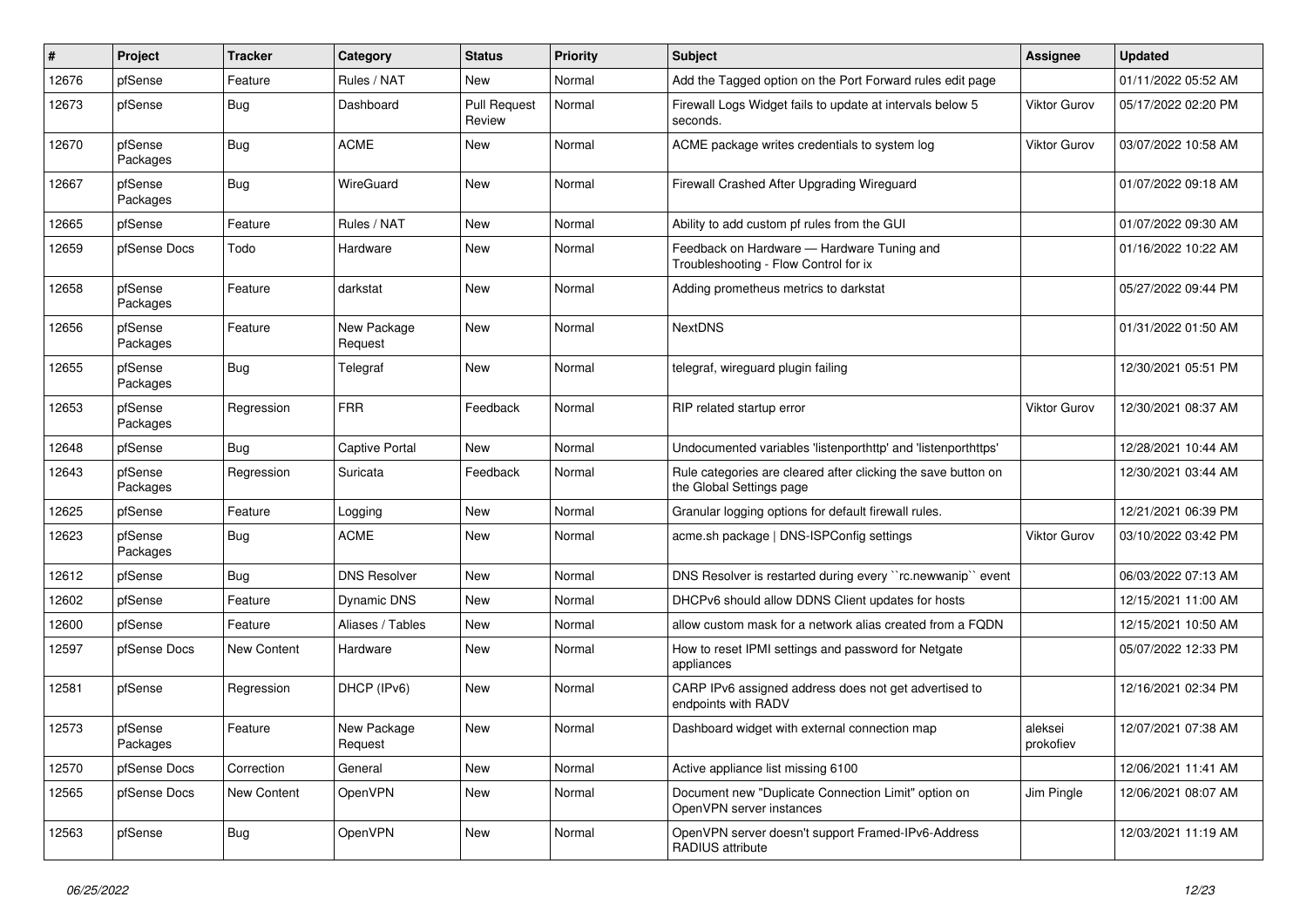| $\#$  | <b>Project</b>      | <b>Tracker</b> | Category             | <b>Status</b>                 | <b>Priority</b> | <b>Subject</b>                                                                                                            | Assignee              | <b>Updated</b>      |
|-------|---------------------|----------------|----------------------|-------------------------------|-----------------|---------------------------------------------------------------------------------------------------------------------------|-----------------------|---------------------|
| 12553 | pfSense             | Feature        | Backup / Restore     | New                           | Normal          | Auto Config Backup: Allow selecting multiple backups for<br>deletion                                                      |                       | 02/22/2022 04:27 AM |
| 12552 | pfSense             | Bug            | OpenVPN              | New                           | Normal          | "Pull DNS" option within OpenVPN client does not cause<br>pfSense to use DNS servers assigned by remote OpenVPN<br>server |                       | 12/08/2021 08:45 AM |
| 12549 | pfSense             | Regression     | <b>IPsec</b>         | <b>New</b>                    | Normal          | Per-user Mobile IPsec settings are not applied to connecting<br>mobile clients                                            | Jim Pingle            | 04/26/2022 07:50 AM |
| 12547 | pfSense             | Bug            | Operating System     | Feedback                      | Normal          | unsheduled system reboot/crash                                                                                            | Mateusz Guzik         | 12/01/2021 01:20 PM |
| 12546 | pfSense Plus        | Feature        | Authentication       | <b>New</b>                    | Normal          | Add 2FA Support to pfSense Plus Local Database<br>Authentication                                                          |                       | 05/20/2022 11:40 AM |
| 12544 | pfSense             | Bug            | Operating System     | New                           | Normal          | OpenSSH vulnerabilities                                                                                                   |                       | 12/04/2021 04:36 PM |
| 12543 | pfSense             | Bug            | Web Interface        | Feedback                      | Normal          | Deleteing a Outbound NAT rule gave me an empty rule and<br>displayed php error in UI.                                     |                       | 02/14/2022 04:36 AM |
| 12542 | pfSense             | Bug            | Virtual IP Addresses | <b>New</b>                    | Normal          | Cannot assign a same IPv6 Link-Local address to different<br>interfaces                                                   |                       | 11/25/2021 01:41 AM |
| 12538 | pfSense<br>Packages | Bug            | PIMD                 | New                           | Normal          | PIMD sub-interface bug                                                                                                    |                       | 11/20/2021 09:44 PM |
| 12535 | pfSense             | Documentation  | Routing              | <b>New</b>                    | Normal          | Negate Rules function does not match the description                                                                      |                       | 11/19/2021 02:03 PM |
| 12534 | pfSense Plus        | Feature        | Hardware / Drivers   | <b>New</b>                    | Normal          | Generate a ISO Image for Remote Restore of pfSense Plus on<br>the XG-1537 and 1541 units with IPMI                        |                       | 05/30/2022 10:28 AM |
| 12526 | pfSense<br>Packages | Feature        | <b>WireGuard</b>     | <b>New</b>                    | Normal          | <b>WireGuard Widget</b>                                                                                                   | Christian<br>McDonald | 11/17/2021 07:15 AM |
| 12525 | pfSense<br>Packages | Feature        | <b>WireGuard</b>     | New                           | Normal          | WireGuard Tunnel restore configuration                                                                                    | Christian<br>McDonald | 11/17/2021 07:15 AM |
| 12524 | pfSense Plus        | Feature        | Operating System     | New                           | Normal          | OpenSSL QAT Engine                                                                                                        |                       | 04/10/2022 02:54 AM |
| 12519 | pfSense             | Bug            | Authentication       | New                           | Normal          | Fail authentication using special character in password via the<br><b>LDAP</b> connector                                  |                       | 11/12/2021 07:39 AM |
| 12513 | pfSense<br>Packages | Feature        | WireGuard            | <b>New</b>                    | Normal          | WireGuard Utilization Status (Beyond Active Connection)                                                                   | Christian<br>McDonald | 12/22/2021 08:40 PM |
| 12509 | pfSense             | Bug            | OpenVPN              | <b>New</b>                    | Normal          | Deffered authentication does not work with auth-gen-token<br>external-auth or pusk "auth-token"                           |                       | 11/08/2021 04:01 AM |
| 12508 | pfSense             | Bug            | <b>DHCP Relay</b>    | <b>New</b>                    | Normal          | DHCP Relay over VPN                                                                                                       |                       | 11/06/2021 11:25 AM |
| 12507 | pfSense<br>Packages | Bug            | softflowd            | <b>Pull Request</b><br>Review | Normal          | Add support for bi-directional flows in softflowd                                                                         |                       | 11/11/2021 03:53 AM |
| 12506 | pfSense<br>Packages | Bug            | Suricata             | Feedback                      | Normal          | Only selected instance is restarted on suppress list change                                                               | Viktor Gurov          | 12/01/2021 04:43 AM |
| 12504 | pfSense             | <b>Bug</b>     | Interfaces           | <b>New</b>                    | Normal          | BCM57412 NetXtreme-E 10Gb RDMA Ethernet controller<br>issue                                                               |                       | 11/05/2021 04:51 AM |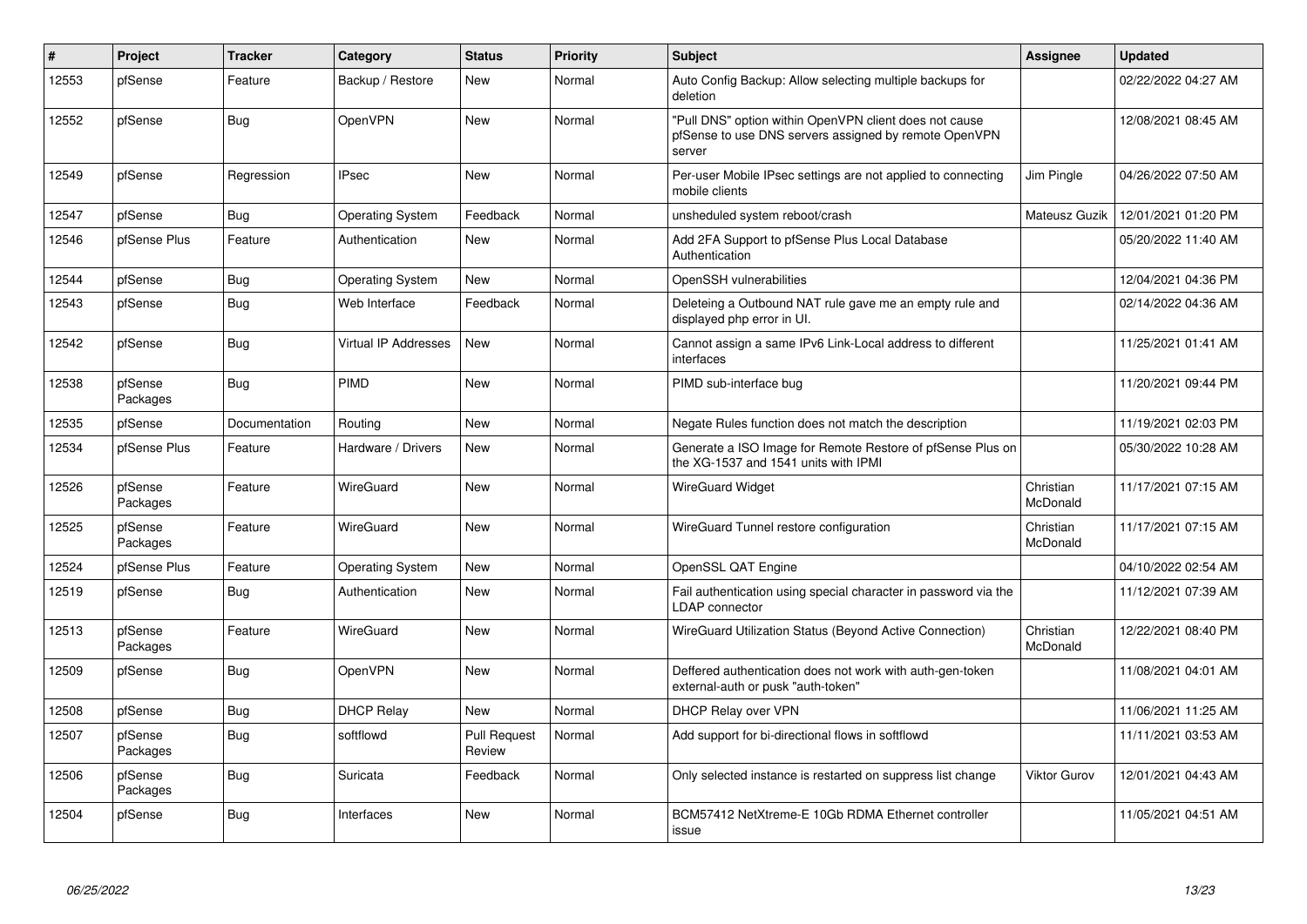| #     | Project             | <b>Tracker</b> | Category                    | <b>Status</b>                 | <b>Priority</b> | <b>Subject</b>                                                                                                                      | <b>Assignee</b> | <b>Updated</b>      |
|-------|---------------------|----------------|-----------------------------|-------------------------------|-----------------|-------------------------------------------------------------------------------------------------------------------------------------|-----------------|---------------------|
| 12502 | pfSense<br>Packages | Feature        | syslog-ng                   | <b>New</b>                    | Normal          | Syslog-ng Configuration Library (scl) missing                                                                                       |                 | 11/02/2021 06:06 PM |
| 12495 | pfSense             | Feature        | Dynamic DNS                 | <b>Pull Request</b><br>Review | Normal          | DynDNS: add deSEC IPv4&v6 simultaneos update                                                                                        | Lukas Wiest     | 11/01/2021 08:53 AM |
| 12494 | pfSense             | Feature        | <b>Dynamic DNS</b>          | <b>Pull Request</b><br>Review | Normal          | DynDNS: make simultaneous update of IP and LegacyIP<br>possible                                                                     | Lukas Wiest     | 11/01/2021 08:52 AM |
| 12491 | pfSense<br>Packages | Feature        | squidguard                  | New                           | Normal          | squidguard: allow multiple regex                                                                                                    |                 | 10/28/2021 03:30 PM |
| 12483 | pfSense             | <b>Bug</b>     | Configuration<br>Backend    | New                           | Normal          | GUI creates inconsistent config.xml                                                                                                 |                 | 10/23/2021 06:48 AM |
| 12475 | pfSense<br>Packages | Bug            | OpenVPN Client<br>Export    | Feedback                      | Normal          | OpenVPN Client Export does not show certificate without<br>private key                                                              | Jim Pingle      | 02/17/2022 08:24 AM |
| 12473 | pfSense             | Feature        | <b>IPsec</b>                | New                           | Normal          | Allow user adjustment of IPsec Keep Alive periodic checks                                                                           |                 | 12/22/2021 05:59 AM |
| 12467 | pfSense             | <b>Bug</b>     | Captive Portal              | New                           | Normal          | CP error on client disconnect after reboot                                                                                          |                 | 10/17/2021 05:35 AM |
| 12465 | pfSense<br>Packages | Feature        | haproxy                     | New                           | Normal          | Add forwardfor advanced usecases                                                                                                    |                 | 10/16/2021 07:35 PM |
| 12464 | pfSense             | <b>Bug</b>     | Logging                     | <b>Pull Request</b><br>Review | Normal          | Syslog Auth messages are sent as Emergency Level                                                                                    |                 | 05/17/2022 02:20 PM |
| 12461 | pfSense Docs        | Todo           | Hardware                    | New                           | Normal          | Improve macOS Serial Command Instructions                                                                                           |                 | 10/15/2021 03:47 PM |
| 12459 | pfSense             | Todo           | <b>Virtual IP Addresses</b> | New                           | Normal          | Add IP Alias subnet input validation                                                                                                |                 | 10/15/2021 09:35 AM |
| 12458 | pfSense             | Feature        | Authentication              | New                           | Normal          | Use "unixHomeDirectory" instead of "homeDirectory" when<br>LDAP authentication server is Active Directory                           |                 | 10/15/2021 08:18 AM |
| 12451 | pfSense             | Bug            | Virtual IP Addresses        | <b>New</b>                    | Normal          | deleteVIP() does not check RFC2136 Update Source                                                                                    |                 | 10/13/2021 10:06 AM |
| 12444 | pfSense<br>Packages | <b>Bug</b>     | ntop                        | New                           | Normal          | ntopng throws errors when viewing single host                                                                                       |                 | 10/11/2021 12:39 PM |
| 12436 | pfSense             | <b>Bug</b>     | <b>PPPoE Server</b>         | New                           | Normal          | Pppoe server config gui does not allow setting of chap<br>authentication, and sets the network start address for<br>allocation to 0 |                 | 10/21/2021 08:15 AM |
| 12431 | pfSense             | Todo           | Web Interface               | <b>Pull Request</b><br>Review | Normal          | GUI pages should use "POST" for AJAX calls, not "GET"                                                                               | Viktor Gurov    | 05/17/2022 02:20 PM |
| 12427 | pfSense<br>Packages | Todo           | haproxy                     | New                           | Normal          | ha-proxy: action order in the GUI is not keeped in the resulting<br>ha-proxy configuration                                          |                 | 10/06/2021 07:02 AM |
| 12423 | pfSense<br>Packages | i Bug          | pfBlockerNG                 | Feedback                      | Normal          | Dashboard shows "SQLite database missing, Force Reload<br>DNSBL to recover!"                                                        |                 | 12/31/2021 01:06 PM |
| 12421 | pfSense             | <b>Bug</b>     | Rules / NAT                 | New                           | Normal          | IPV6 limiter bug                                                                                                                    |                 | 10/02/2021 08:44 AM |
| 12414 | pfSense<br>Packages | <b>Bug</b>     | pfBlockerNG                 | Feedback                      | Normal          | DNSBL SafeSearch page displays input validation error if DoH<br>DoT blocking is not enabled                                         |                 | 12/30/2021 02:49 PM |
| 12411 | pfSense Docs        | Todo           | <b>High Availability</b>    | New                           | Normal          | Feedback on High Availability - pfSense XML-RPC Config<br><b>Sync Overview</b>                                                      |                 | 09/29/2021 10:39 AM |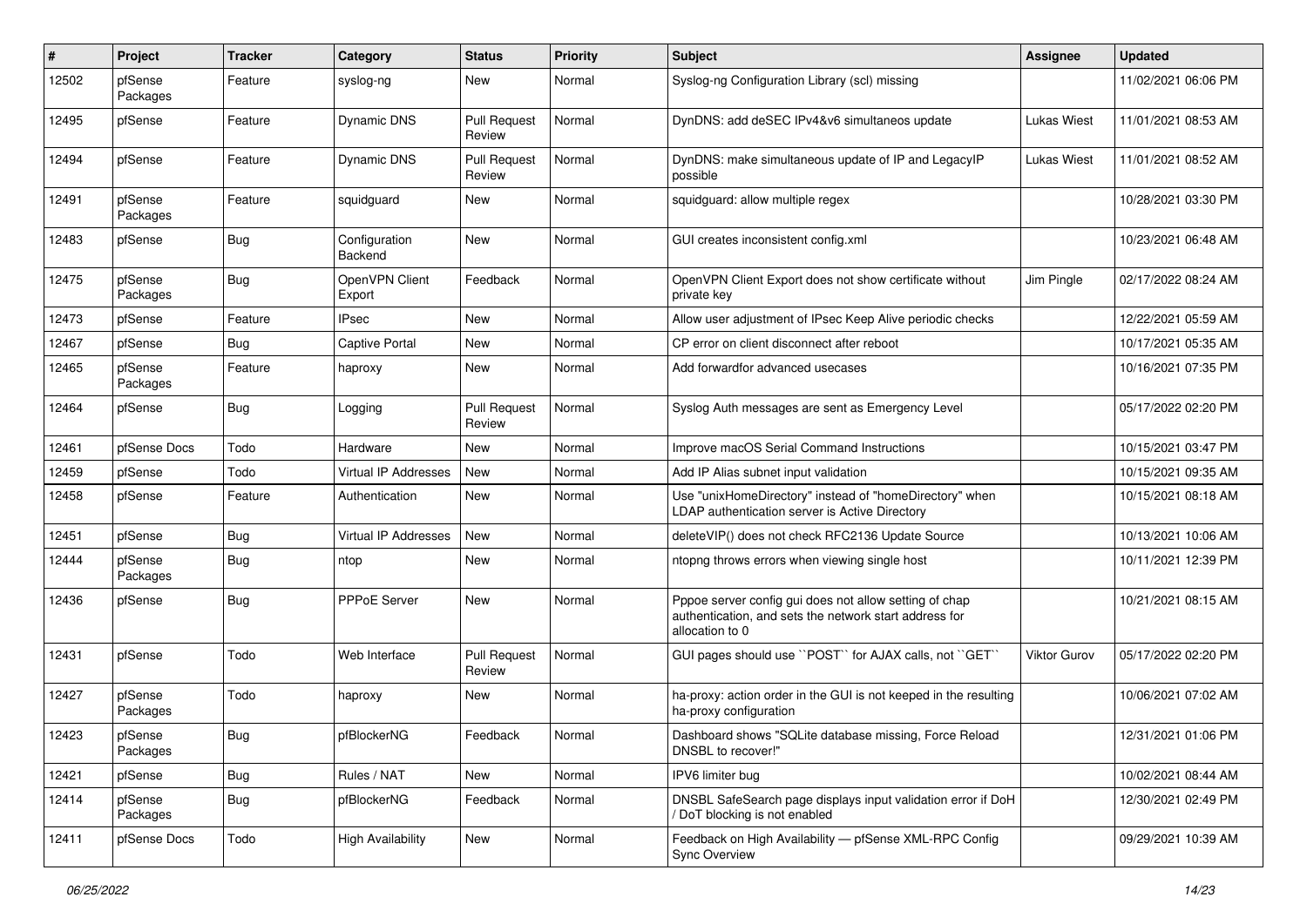| #     | Project             | <b>Tracker</b> | Category                    | <b>Status</b>                 | <b>Priority</b> | <b>Subject</b>                                                                                                  | <b>Assignee</b>     | <b>Updated</b>      |
|-------|---------------------|----------------|-----------------------------|-------------------------------|-----------------|-----------------------------------------------------------------------------------------------------------------|---------------------|---------------------|
| 12402 | pfSense Docs        | Todo           | Configuration               | <b>New</b>                    | Normal          | Feedback on Configuration - Advanced Configuration<br>Options - Notifications                                   |                     | 09/24/2021 12:46 AM |
| 12401 | pfSense             | Bug            | <b>Traffic Graphs</b>       | New                           | Normal          | Traffic graphs with untagged and tagged VLAN on same<br>interface                                               |                     | 09/23/2021 09:18 PM |
| 12400 | pfSense Docs        | Correction     | <b>NAT</b>                  | <b>New</b>                    | Normal          | NAT 1:1 documentation - multi-wan information                                                                   |                     | 03/13/2022 12:53 PM |
| 12395 | pfSense Docs        | Todo           | Packages                    | <b>New</b>                    | Normal          | Feedback on Packages — FRR Package — Border Gateway<br>Protocol - BGP Required Information                      |                     | 09/21/2021 04:32 PM |
| 12385 | pfSense             | Bug            | <b>Virtual IP Addresses</b> | <b>Pull Request</b><br>Review | Normal          | delete VIP() does not check 1:1 NAT and Outbound NAT rules                                                      | Viktor Gurov        | 05/17/2022 02:21 PM |
| 12382 | pfSense             | Regression     | <b>OpenVPN</b>              | New                           | Normal          | Certificate Depth checking creates OpenVPN micro-outages<br>every time a user authenticates after 2.5.2 upgrade |                     | 01/17/2022 04:17 AM |
| 12367 | pfSense             | Todo           | Installer                   | <b>New</b>                    | Normal          | ZFS: Do not show memstick disk on target list                                                                   |                     | 09/13/2021 07:37 AM |
| 12358 | pfSense<br>Packages | Feature        | pfBlockerNG                 | New                           | Normal          | IP List Copy/Import/Export                                                                                      |                     | 09/09/2021 01:56 PM |
| 12357 | pfSense             | Bug            | Captive Portal              | New                           | Normal          | Captive Portal popup Logout button loads full login page in<br>popup when clicked                               |                     | 10/27/2021 12:10 PM |
| 12351 | pfSense<br>Packages | Todo           | pfBlockerNG                 | Feedback                      | Normal          | Remove non-functional feeds                                                                                     | Viktor Gurov        | 02/04/2022 02:29 PM |
| 12338 | pfSense<br>Packages | <b>Bug</b>     | <b>RRD Summary</b>          | <b>New</b>                    | Normal          | RRD Summary does not report data on 3100                                                                        |                     | 04/15/2022 02:54 PM |
| 12335 | pfSense             | <b>Bug</b>     | <b>IPsec</b>                | <b>New</b>                    | Normal          | <b>IPsec DNS inefficiency</b>                                                                                   | Jim Pingle          | 04/26/2022 07:50 AM |
| 12330 | pfSense<br>Packages | Bug            | pfBlockerNG                 | Feedback                      | Normal          | pfBlockerNG devel creating invalid NAT rules on boot                                                            |                     | 04/21/2022 12:40 PM |
| 12329 | pfSense<br>Packages | Feature        | Avahi                       | <b>New</b>                    | Normal          | Add optional floating firewall rules for IPv4 and IPv6                                                          |                     | 02/09/2022 04:43 PM |
| 12322 | pfSense<br>Packages | <b>Bug</b>     | Suricata                    | Feedback                      | Normal          | Suricata creates invalid HOME NET entries                                                                       | <b>Viktor Gurov</b> | 09/10/2021 11:42 AM |
| 12308 | pfSense<br>Packages | Feature        | New Package<br>Request      | <b>New</b>                    | Normal          | Dynamicaly Update Firewall Aliases from OpenVPN LDAP<br>Group membership of the connected user                  |                     | 08/27/2021 12:51 AM |
| 12300 | pfSense             | Feature        | Hardware / Drivers          | <b>New</b>                    | Normal          | Add Aquantia Atlantic driver to pfsense                                                                         |                     | 09/14/2021 06:49 AM |
| 12292 | pfSense<br>Packages | Feature        | Suricata                    | Feedback                      | Normal          | GeoIP look on the Alerts, Blocked and Files pages                                                               | Viktor Gurov        | 08/23/2021 08:16 AM |
| 12286 | pfSense<br>Packages | <b>Bug</b>     | FreeRADIUS                  | <b>New</b>                    | Normal          | Add support for ntlm auth in LDAP                                                                               |                     | 08/20/2021 08:27 AM |
| 12285 | pfSense<br>Packages | Feature        | Suricata                    | In Progress                   | Normal          | Add more EVE Logged Traffic protocols                                                                           | Viktor Gurov        | 08/20/2021 08:22 AM |
| 12283 | pfSense             | <b>Bug</b>     | Authentication              | <b>New</b>                    | Normal          | LDAP/RADIUS authentication servers configuration does not<br>allow source IP address to be specified            |                     | 08/20/2021 01:15 AM |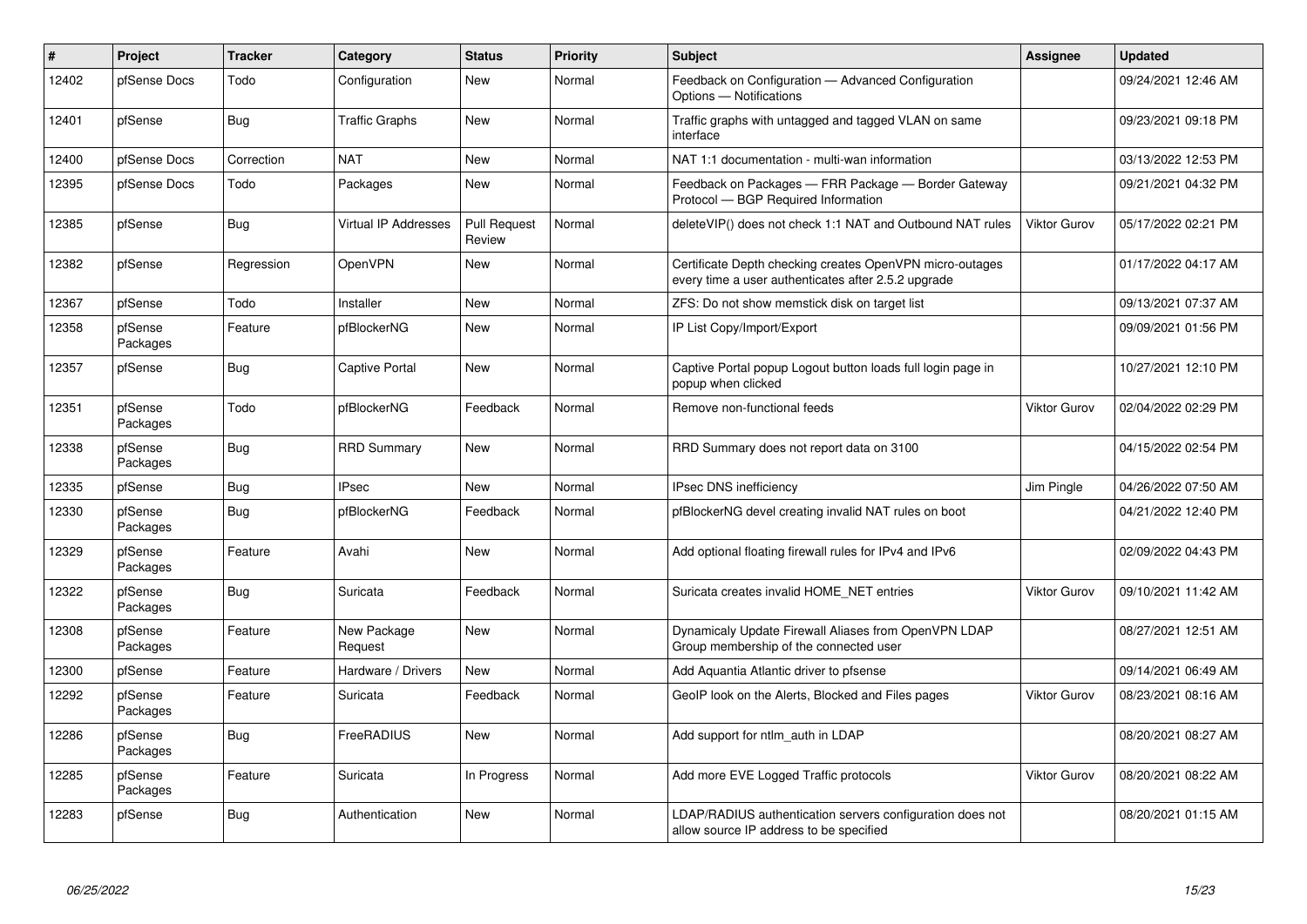| #     | Project             | <b>Tracker</b> | Category                 | <b>Status</b>                 | <b>Priority</b> | <b>Subject</b>                                                                      | <b>Assignee</b>     | <b>Updated</b>      |
|-------|---------------------|----------------|--------------------------|-------------------------------|-----------------|-------------------------------------------------------------------------------------|---------------------|---------------------|
| 12281 | pfSense<br>Packages | Feature        | Nut                      | New                           | Normal          | Add support for Telegram/Pushover notifications                                     | Viktor Gurov        | 01/24/2022 07:25 AM |
| 12278 | pfSense<br>Packages | Regression     | Zabbix                   | Feedback                      | Normal          | Invalid plugin certificates() function name                                         | Viktor Gurov        | 08/19/2021 05:52 AM |
| 12268 | pfSense Docs        | Todo           | <b>Firewall Rules</b>    | New                           | Normal          | Feedback on Firewall - Aliases                                                      |                     | 08/17/2021 12:55 AM |
| 12260 | pfSense<br>Packages | <b>Bug</b>     | ntop                     | New                           | Normal          | Update popup and version missmatch?                                                 |                     | 01/08/2022 05:53 AM |
| 12259 | pfSense             | <b>Bug</b>     | <b>Operating System</b>  | New                           | Normal          | Intel em NICs Suffering Performance Degradation on<br>FreeBSD12                     |                     | 02/25/2022 09:28 PM |
| 12258 | pfSense<br>Packages | <b>Bug</b>     | <b>WireGuard</b>         | Feedback                      | Normal          | Copy key buttons only work in HTTPS mode                                            |                     | 02/03/2022 04:57 AM |
| 12249 | pfSense             | <b>Bug</b>     | Backup / Restore         | New                           | Normal          | HAProxy causing failed ACB backups                                                  |                     | 11/15/2021 11:58 PM |
| 12243 | pfSense             | Todo           | Package System           | New                           | Normal          | Implement "``plugin_interfaces()```                                                 |                     | 02/07/2022 03:50 AM |
| 12237 | pfSense Docs        | Todo           | Hardware                 | New                           | Normal          | Feedback on Hardware - Hardware Tuning and<br>Troubleshooting                       |                     | 08/10/2021 03:13 AM |
| 12225 | pfSense             | <b>Bug</b>     | Authentication           | <b>Pull Request</b><br>Review | Normal          | Group membership field is not needed for remote groups                              | <b>Viktor Gurov</b> | 05/17/2022 02:21 PM |
| 12215 | pfSense             | Regression     | OpenVPN                  | Feedback                      | Normal          | OpenVPN does not resync when running on a gateway group                             |                     | 12/22/2021 05:49 AM |
| 12206 | pfSense<br>Packages | <b>Bug</b>     | NET-SNMP                 | Feedback                      | Normal          | Certificate Manager page doesn't show Net-SNMP used<br>certificates                 | <b>Viktor Gurov</b> | 12/30/2021 09:40 AM |
| 12190 | pfSense             | Feature        | Rules / NAT              | New                           | Normal          | Add ability to reference ipv6 prefix in firewall rules and aliases                  |                     | 08/05/2021 01:47 PM |
| 12188 | pfSense<br>Packages | Bug            | OpenVPN Client<br>Export | New                           | Normal          | client export breaks multi remote configurations                                    |                     | 10/02/2021 05:58 PM |
| 12179 | pfSense<br>Packages | Feature        | qemu-guest-agent         | <b>New</b>                    | Normal          | QEMU package                                                                        |                     | 07/30/2021 08:02 AM |
| 12176 | pfSense             | Todo           | Interfaces               | <b>Pull Request</b><br>Review | Normal          | Hide WireGuard interfaces on appropriate pages                                      |                     | 08/11/2021 12:52 AM |
| 12167 | pfSense<br>Packages | <b>Bug</b>     | <b>FRR</b>               | Feedback                      | Normal          | BGP TCP setkey not set if neighbor is in peer group                                 | Viktor Gurov        | 09/16/2021 09:38 AM |
| 12162 | pfSense Docs        | Todo           | Products                 | New                           | Normal          | Add "usb reset" as possible solution for non-booting flash<br>drives on the SG-1100 |                     | 10/07/2021 02:19 PM |
| 12144 | pfSense             | Bug            | <b>Operating System</b>  | In Progress                   | Normal          | Bug in "df -t" filtering if two filesystems use the same<br>mountpoint              | Mateusz Guzik       | 09/10/2021 10:07 AM |
| 12139 | pfSense             | Feature        | <b>DNS Forwarder</b>     | New                           | Normal          | Add support in for specifying a DNSMASQ configuration file                          |                     | 07/16/2021 09:45 PM |
| 12130 | pfSense<br>Packages | Bug            | Zeek                     | New                           | Normal          | Zeek fails to start                                                                 |                     | 07/15/2021 02:00 AM |
| 12126 | pfSense<br>Packages | <b>Bug</b>     | FreeRADIUS               | New                           | Normal          | freeradius3 0.15.7_31                                                               |                     | 10/11/2021 08:21 AM |
| 12122 | pfSense             | Bug            | Web Interface            | New                           | Normal          | Perform greedy actions asychronously                                                |                     | 07/10/2021 01:10 PM |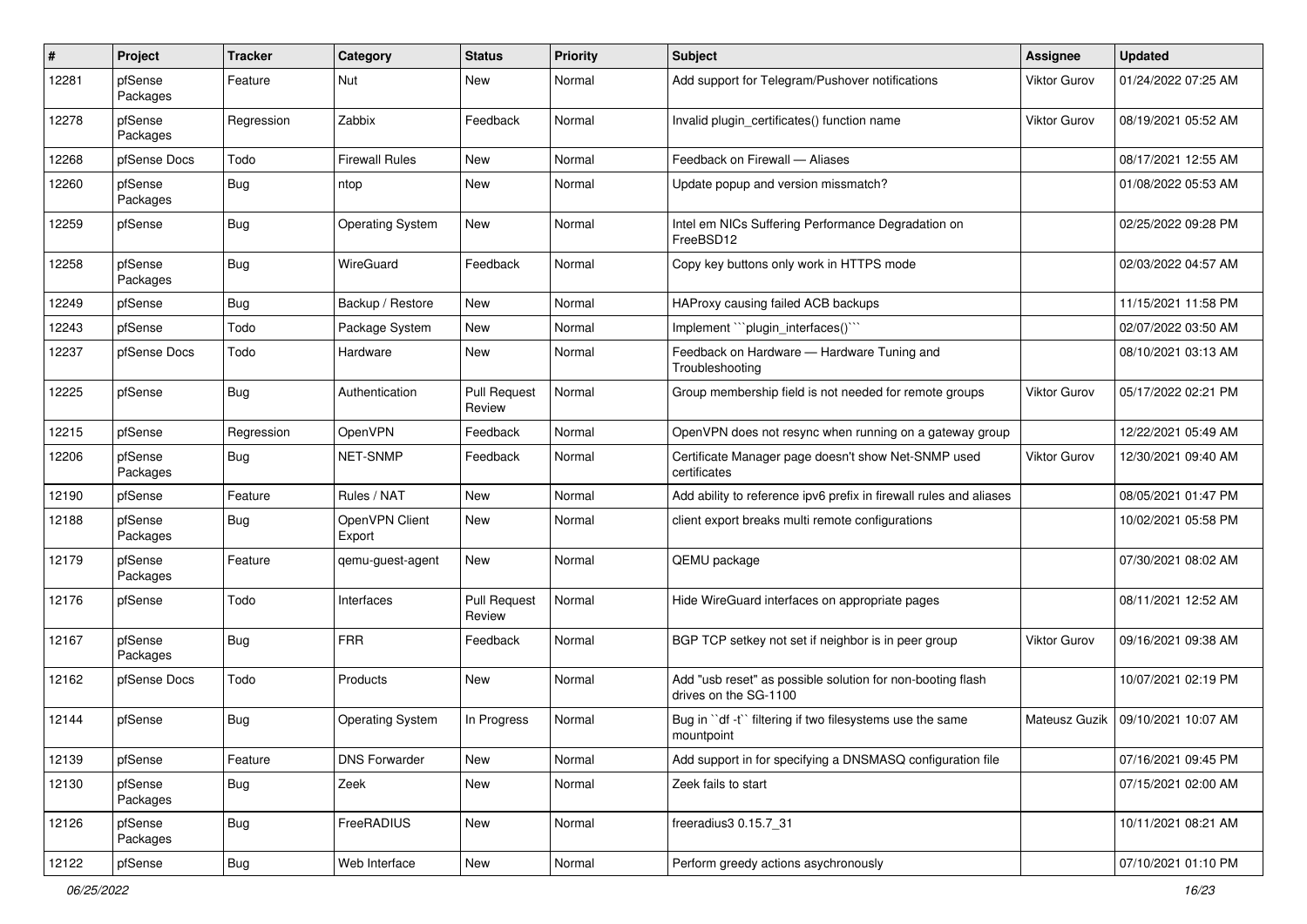| $\#$  | Project             | <b>Tracker</b> | Category                    | <b>Status</b> | <b>Priority</b> | <b>Subject</b>                                                                                       | <b>Assignee</b>     | <b>Updated</b>      |
|-------|---------------------|----------------|-----------------------------|---------------|-----------------|------------------------------------------------------------------------------------------------------|---------------------|---------------------|
| 12121 | pfSense             | Feature        | <b>OpenVPN</b>              | <b>New</b>    | Normal          | Wider "local network(s)" fields in OpenVPN server<br>configuration                                   |                     | 07/19/2021 07:37 AM |
| 12120 | pfSense             | Feature        | <b>DHCP Relay</b>           | <b>New</b>    | Normal          | Permit several sets of destination DHCP servers in DHCP<br>relav                                     |                     | 07/11/2021 05:41 PM |
| 12114 | pfSense<br>Packages | <b>Bug</b>     | syslog-ng                   | Feedback      | Normal          | syslog-ng only binds to the last specified interface                                                 |                     | 04/21/2022 12:40 PM |
| 12101 | pfSense<br>Packages | <b>Bug</b>     | arpwatch                    | Assigned      | Normal          | ArpWatch Suppression Mac for "flip-flop" not suppressing                                             | Viktor Gurov        | 10/09/2021 07:19 PM |
| 12098 | pfSense Docs        | Correction     | Configuration               | <b>New</b>    | Normal          | Feedback on pfSense Configuration Recipes - Accessing a<br><b>CPE/Modem from Inside the Firewall</b> |                     | 07/02/2021 02:30 AM |
| 12097 | pfSense<br>Packages | Feature        | pfBlockerNG                 | <b>New</b>    | Normal          | Add dnsbl and geoip logs to system log                                                               |                     | 07/06/2021 01:25 PM |
| 12095 | pfSense             | Bug            | Authentication              | <b>New</b>    | Normal          | Memory leak in pcscd                                                                                 |                     | 06/01/2022 01:01 PM |
| 12091 | pfSense             | Feature        | Authentication              | <b>New</b>    | Normal          | RFE: Add support for sssd authentication                                                             |                     | 12/10/2021 04:55 PM |
| 12084 | pfSense<br>Packages | Bug            | <b>FRR</b>                  | <b>New</b>    | Normal          | libfrr.so.0 error on SG-1100                                                                         |                     | 06/26/2021 08:22 AM |
| 12079 | pfSense             | <b>Bug</b>     | <b>IGMP Proxy</b>           | <b>New</b>    | Normal          | <b>IGMPProxy: kernel panic, Sleeping thread owns a</b><br>non-sleepable lock                         | Mateusz Guzik       | 05/10/2022 03:14 PM |
| 12077 | pfSense             | Feature        | Gateways                    | New           | Normal          | Allow stick-connections per gateway group                                                            |                     | 06/24/2021 08:45 AM |
| 12073 | pfSense<br>Packages | <b>Bug</b>     | NET-SNMP                    | Feedback      | Normal          | netsnmptrapd.conf syntax is wrong                                                                    |                     | 04/21/2022 12:40 PM |
| 12063 | pfSense Docs        | Todo           | Dynamic DNS                 | <b>New</b>    | Normal          | Feedback on Services - Dynamic DNS - Configuring RFC<br>2136 Dynamic DNS updates                     |                     | 06/18/2021 06:24 PM |
| 12056 | pfSense             | Bug            | Logging                     | <b>New</b>    | Normal          | Filterlog says "Unknown Option %u"                                                                   |                     | 06/18/2021 05:51 AM |
| 12055 | pfSense             | Feature        | <b>Virtual IP Addresses</b> | Feedback      | Normal          | Option to disable XMLRPC Sync for Loopback Virtual IPs                                               |                     | 06/18/2021 09:05 AM |
| 12036 | pfSense<br>Packages | Bug            | Zabbix                      | Feedback      | Normal          | Certificate Manager page do not show Zabbix used certificates                                        | <b>Viktor Gurov</b> | 07/15/2021 11:46 AM |
| 12033 | pfSense<br>Packages | Bug            | pfBlockerNG                 | <b>New</b>    | Normal          | maxmindb and _sqlite3 modules not found                                                              |                     | 10/01/2021 04:42 AM |
| 12009 | pfSense<br>Packages | Bug            | Zabbix                      | <b>New</b>    | Normal          | Zabbix Agent starts twice by /etc/rc.start packages                                                  |                     | 06/08/2021 01:35 AM |
| 11997 | pfSense<br>Packages | <b>Bug</b>     | <b>IPsec Profile Wizard</b> | <b>New</b>    | Normal          | Add Support for Android Strongswan Profiles in the Profile<br>Wizard                                 | Jim Pingle          | 07/10/2021 07:51 PM |
| 11980 | pfSense<br>Packages | Bug            | FreeRADIUS                  | Feedback      | Normal          | EAP does not work with SQL backend                                                                   |                     | 07/21/2021 07:24 AM |
| 11974 | pfSense             | Feature        | <b>XMLRPC</b>               | <b>New</b>    | Normal          | XMLRPC synchronization for igmmproxy settings                                                        |                     | 05/29/2021 03:58 PM |
| 11970 | pfSense<br>Packages | Bug            | Coreboot                    | <b>New</b>    | Normal          | Netgate Firmware Upgrade Doesn't Work on XG-2758                                                     |                     | 04/21/2022 12:39 PM |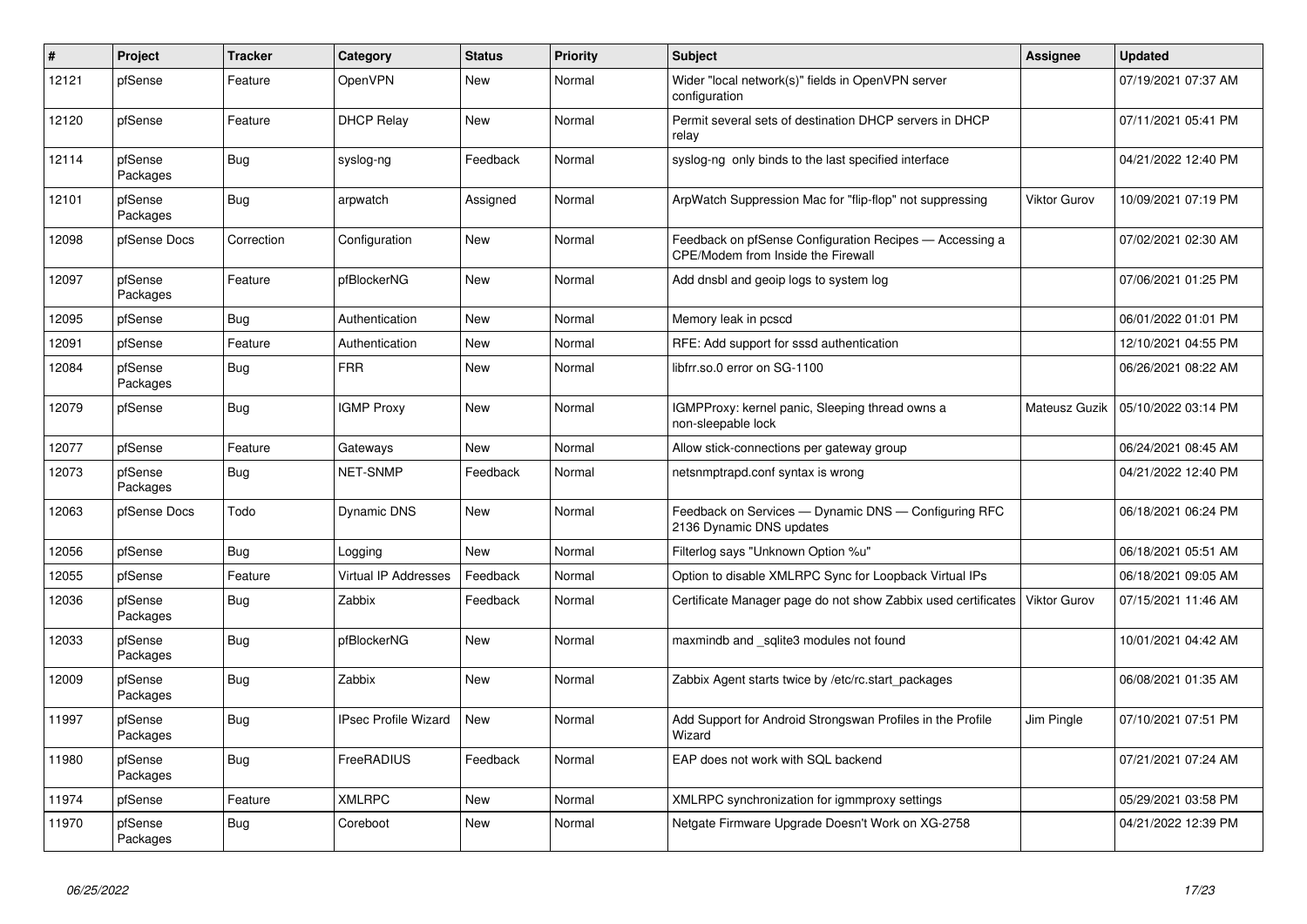| #     | Project             | <b>Tracker</b> | Category               | <b>Status</b> | Priority | <b>Subject</b>                                                                                 | <b>Assignee</b>     | <b>Updated</b>      |
|-------|---------------------|----------------|------------------------|---------------|----------|------------------------------------------------------------------------------------------------|---------------------|---------------------|
| 11963 | pfSense<br>Packages | Feature        | <b>FRR</b>             | New           | Normal   | Dynamically change OSPF interface costs on selected<br>interfaces on CARP event                |                     | 05/26/2021 04:13 AM |
| 11961 | pfSense<br>Packages | Bug            | <b>FRR</b>             | Feedback      | Normal   | FRR OSPF add unwanted area 0 authentication to router ospf                                     | <b>Viktor Gurov</b> | 09/16/2021 10:25 PM |
| 11960 | pfSense             | <b>Bug</b>     | Gateway Monitoring     | Feedback      | Normal   | Gateway Monitoring Traffic Goes Out Default Gateway                                            |                     | 12/20/2021 05:43 AM |
| 11956 | pfSense             | Feature        | Web Interface          | New           | Normal   | "add" button in the top of pages with many user-added items                                    |                     | 07/10/2021 01:01 PM |
| 11954 | pfSense             | Feature        | <b>IGMP Proxy</b>      | New           | Normal   | Multicast limits                                                                               |                     | 05/25/2021 12:36 AM |
| 11953 | pfSense             | Bug            | <b>IGMP Proxy</b>      | New           | Normal   | XG-1541 crashes when igmpproxy is enabled and network<br>interfaces status change              |                     | 05/24/2021 04:55 PM |
| 11944 | pfSense Docs        | Todo           | Packages               | New           | Normal   | Feedback on Packages - FRR Package - Bidirectional<br><b>Forwarding Detection</b>              |                     | 05/21/2021 12:57 AM |
| 11937 | pfSense<br>Packages | <b>Bug</b>     | haproxy                | Feedback      | Normal   | HAproxy "Use Client-IP" option breaks Captive Portal                                           | <b>Viktor Gurov</b> | 06/22/2021 08:48 AM |
| 11931 | pfSense<br>Packages | Feature        | <b>ACME</b>            | New           | Normal   | Add support for validating a domain's ownership via Google<br>Cloud Cloud DNS                  |                     | 02/15/2022 03:18 AM |
| 11927 | pfSense             | Feature        | DHCP (IPv4)            | Feedback      | Normal   | Allow DHCP not to serve a gateway - small fix                                                  |                     | 01/03/2022 04:17 PM |
| 11925 | pfSense             | Bug            | <b>OpenVPN</b>         | New           | Normal   | Calling-Station-Id always set to WAN IP                                                        |                     | 05/14/2021 09:27 AM |
| 11920 | pfSense Plus        | Feature        | Authentication         | New           | Normal   | SAML Authentication for pfSense (VPN and webConfigurator)                                      |                     | 05/14/2021 12:56 AM |
| 11898 | pfSense<br>Packages | Bug            | apcupsd                | New           | Normal   | PHP error from apcupsd dashboard widget                                                        |                     | 05/07/2021 09:12 AM |
| 11890 | pfSense<br>Packages | Feature        | New Package<br>Request | New           | Normal   | Browser-based "clientless" VPN                                                                 |                     | 05/05/2021 07:26 AM |
| 11879 | pfSense<br>Packages | Feature        | <b>ACME</b>            | Feedback      | Normal   | Add support for SSL.com ACME server                                                            | Jim Pingle          | 03/02/2022 02:03 PM |
| 11876 | pfSense             | Feature        | Hardware / Drivers     | New           | Normal   | OpenSSL does not use QAT acceleration on pfSense Plus<br>21.02-RELEASE-p1 or 21.05-DEVELOPMENT |                     | 05/03/2021 08:02 AM |
| 11872 | pfSense             | Bug            | Interfaces             | <b>New</b>    | Normal   | gif interfaces reporting incorrect traffic counters                                            |                     | 12/30/2021 04:00 AM |
| 11871 | pfSense Docs        | Correction     | Products               | New           | Normal   | SG-2100 must be manually power cycled after installation                                       |                     | 10/07/2021 02:19 PM |
| 11870 | pfSense             | Regression     | Interfaces             | New           | Normal   | Setting MTU on VLAN does not set MTU on parent interface in<br>2.5.1                           |                     | 05/02/2021 05:48 AM |
| 11856 | pfSense             | Feature        | Diagnostics            | New           | Normal   | Replace/add Alias or DNS names for known LAN addresses in<br>the State table                   |                     | 04/27/2021 08:01 AM |
| 11848 | pfSense<br>Packages | Bug            | Squid                  | New           | Normal   | Issue with squid cache download speed                                                          |                     | 04/23/2021 09:30 PM |
| 11847 | pfSense<br>Packages | <b>Bug</b>     | <b>FRR</b>             | Feedback      | Normal   | Filters not applied to PEER Groups                                                             | Viktor Gurov        | 07/30/2021 07:45 PM |
| 11841 | pfSense<br>Packages | Bug            | <b>FRR</b>             | New           | Normal   | FRR access lists default bahavior changed to permit by default                                 |                     | 04/22/2021 09:52 AM |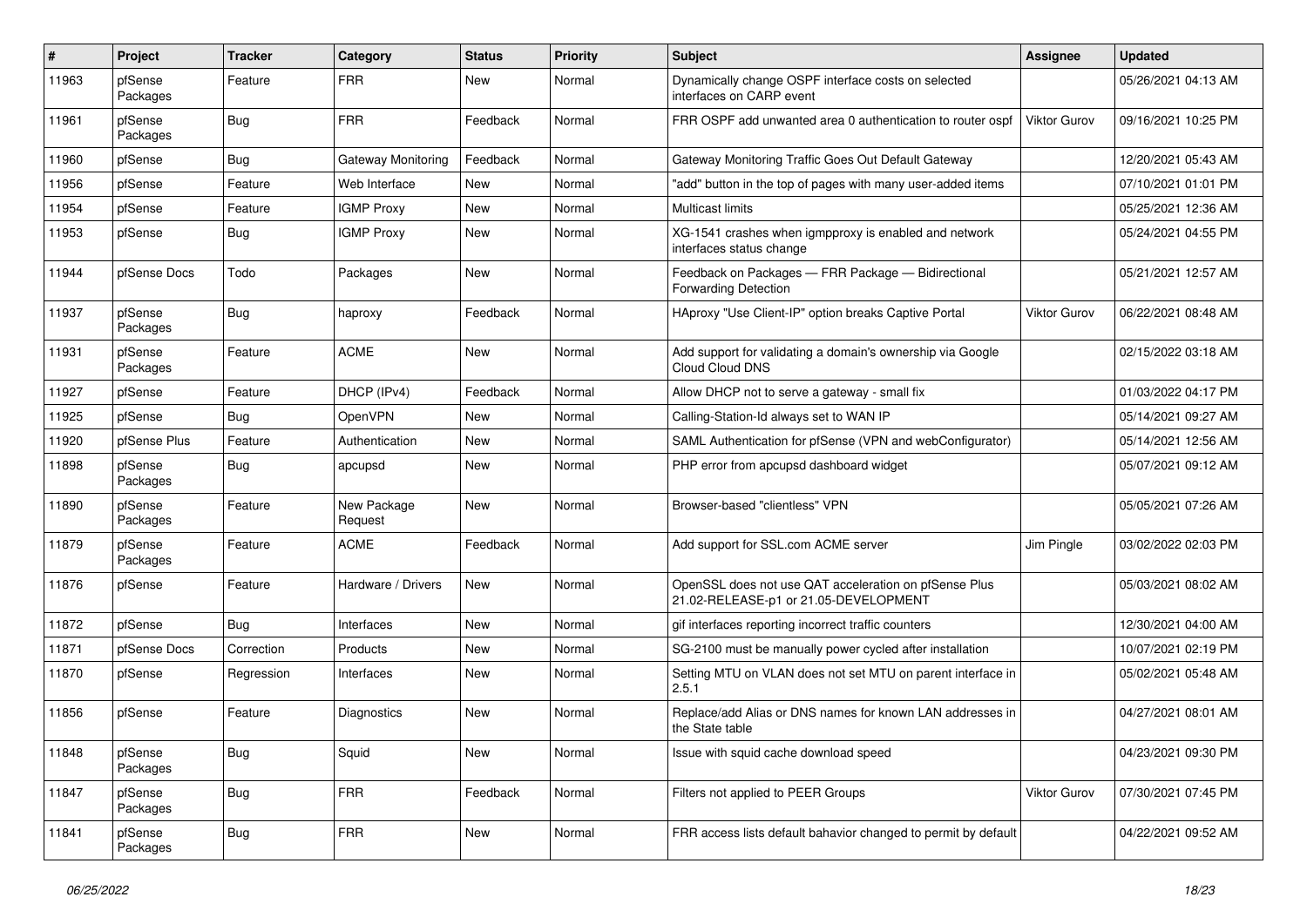| #     | Project             | <b>Tracker</b> | Category                     | <b>Status</b> | <b>Priority</b> | <b>Subject</b>                                                                                           | <b>Assignee</b>     | <b>Updated</b>      |
|-------|---------------------|----------------|------------------------------|---------------|-----------------|----------------------------------------------------------------------------------------------------------|---------------------|---------------------|
| 11836 | pfSense<br>Packages | <b>Bug</b>     | <b>FRR</b>                   | Assigned      | Normal          | FRR ACCEPTFILTER unstable                                                                                | <b>Viktor Gurov</b> | 02/14/2022 07:20 AM |
| 11835 | pfSense<br>Packages | Bug            | FRR                          | <b>New</b>    | Normal          | FRR OSPF redistributed connected routes disappearing                                                     |                     | 04/22/2021 07:11 AM |
| 11827 | pfSense<br>Packages | Feature        | <b>ACME</b>                  | New           | Normal          | Please include acme deploy folder/scripts                                                                |                     | 03/06/2022 04:31 AM |
| 11826 | pfSense<br>Packages | Feature        | <b>ACME</b>                  | <b>New</b>    | Normal          | Preserve acme SAN Method parameters for new cert<br>creations                                            |                     | 04/20/2021 02:02 PM |
| 11823 | pfSense<br>Packages | Feature        | <b>FRR</b>                   | New           | Normal          | Route handling enhancements                                                                              |                     | 04/19/2021 06:23 PM |
| 11802 | pfSense<br>Packages | <b>Bug</b>     | FreeRADIUS                   | <b>New</b>    | Normal          | FreeRADIUS sync                                                                                          |                     | 05/10/2021 04:18 AM |
| 11797 | pfSense<br>Packages | Bug            | <b>Status Traffic Totals</b> | New           | Normal          | Traffic Totals lost upon reboot when using a ramdisk for /var<br>and /tmp                                | John Cornwell       | 04/10/2021 06:27 PM |
| 11786 | pfSense             | <b>Bug</b>     | Services                     | New           | Normal          | SSH incomplete setup and startup fail while recovering XML<br>backup in a fresh install of pfSense 2.5.0 |                     | 04/17/2021 01:36 PM |
| 11784 | pfSense<br>Packages | Feature        | squidguard                   | New           | Normal          | squidguard auto update blacklist option                                                                  |                     | 04/06/2021 01:53 AM |
| 11778 | pfSense             | <b>Bug</b>     | OpenVPN                      | <b>New</b>    | Normal          | OpenVPN uses 100% CPU after experiencing packet loss                                                     |                     | 02/28/2022 07:38 AM |
| 11772 | pfSense Plus        | Feature        | Multi-WAN                    | New           | Normal          | Layer 2 Tunnel Bonding Capability                                                                        |                     | 06/05/2021 03:27 PM |
| 11770 | pfSense Plus        | <b>Bug</b>     | Hardware / Drivers           | <b>New</b>    | Normal          | Pantech UML295 USB Modem No Longer Functional                                                            |                     | 04/01/2021 11:28 AM |
| 11763 | pfSense<br>Packages | <b>Bug</b>     | Status Monitoring            | New           | Normal          | Traffic graphs refresh issue                                                                             |                     | 05/03/2021 09:44 AM |
| 11761 | pfSense             | Bug            | L <sub>2</sub> TP            | New           | Normal          | L2TP/IPsec VPN : PPP LCP negotiation occurs before user<br>authentication                                |                     | 03/31/2021 04:52 AM |
| 11759 | pfSense             | Bug            | Dashboard                    | New           | Normal          | Traffic graphs on dashboard double upload on pppoe links                                                 |                     | 12/30/2021 04:00 AM |
| 11757 | pfSense             | Feature        | <b>XMLRPC</b>                | New           | Normal          | Allow XMLRPC sync to bypass default auth server in favor of<br>local database                            |                     | 03/30/2021 03:18 PM |
| 11756 | pfSense<br>Packages | <b>Bug</b>     | haproxy                      | Feedback      | Normal          | HaProxy does not transfer backend states during reload                                                   | Viktor Gurov        | 07/14/2021 01:21 PM |
| 11749 | pfSense<br>Packages | Feature        | pfBlockerNG                  | New           | Normal          | Option to disable NAT rule creation                                                                      |                     | 04/06/2021 11:45 PM |
| 11746 | pfSense<br>Packages | i Bug          | FreeRADIUS                   | Feedback      | Normal          | Second LDAP server configuration misses the ipaNThash<br>control attribute                               | <b>Viktor Gurov</b> | 07/14/2021 01:44 PM |
| 11742 | pfSense<br>Packages | <b>Bug</b>     | Suricata                     | New           | Normal          | Blocking / Unblocking is not working correctly.                                                          |                     | 09/01/2021 11:08 AM |
| 11739 | pfSense Docs        | New Content    | <b>High Availability</b>     | New           | Normal          | Manual Outbound NAT rules in HA setup                                                                    |                     | 07/09/2021 08:26 AM |
| 11738 | pfSense<br>Packages | Regression     | squidguard                   | Feedback      | Normal          | SquidGuard 1.16.18_17 Not Filtering Blacklist<br>No-Transparent Mode                                     | Viktor Gurov        | 12/21/2021 05:48 AM |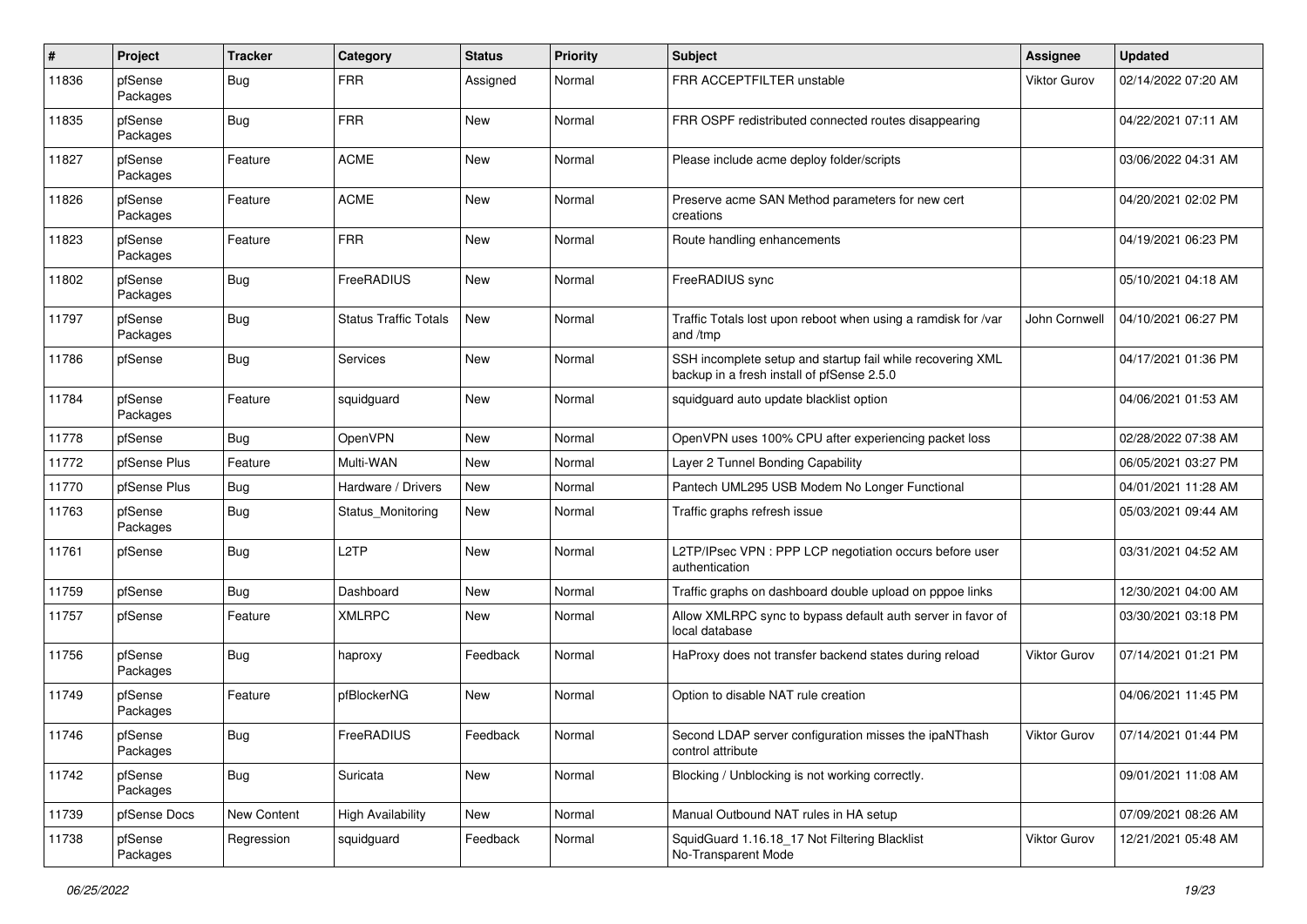| $\vert$ # | Project             | <b>Tracker</b> | Category                 | <b>Status</b> | Priority | Subject                                                                                                                                                                                            | <b>Assignee</b>     | <b>Updated</b>      |
|-----------|---------------------|----------------|--------------------------|---------------|----------|----------------------------------------------------------------------------------------------------------------------------------------------------------------------------------------------------|---------------------|---------------------|
| 11732     | pfSense Plus        | Feature        | Hardware / Drivers       | New           | Normal   | Add VXLAN Support to pfSense Plus                                                                                                                                                                  |                     | 03/15/2022 02:35 AM |
| 11731     | pfSense             | <b>Bug</b>     | Hardware / Drivers       | <b>New</b>    | Normal   | Missing support for Realtek USB NICs                                                                                                                                                               |                     | 03/30/2021 04:32 AM |
| 11730     | pfSense             | <b>Bug</b>     | Web Interface            | New           | Normal   | Improve visibility of option selections in dark themes                                                                                                                                             |                     | 03/25/2021 09:38 PM |
| 11724     | pfSense             | <b>Bug</b>     | Package System           | New           | Normal   | Packages unexpectedly removed when changing update<br>branches                                                                                                                                     |                     | 03/29/2021 08:09 AM |
| 11717     | pfSense             | Bug            | Rules / NAT              | New           | Normal   | Incorrect port forwarding rules if Destination port alias is not<br>equal to Redirect target port alias                                                                                            |                     | 03/22/2021 06:06 AM |
| 11715     | pfSense             | Bug            | OpenVPN                  | <b>New</b>    | Normal   | OpenVPN MTU                                                                                                                                                                                        |                     | 03/22/2021 01:35 AM |
| 11714     | pfSense Docs        | New Content    | <b>High Availability</b> | New           | Normal   | Feedback on Troubleshooting - Troubleshooting High<br>Availability DHCP Failover                                                                                                                   |                     | 03/21/2021 05:58 PM |
| 11703     | pfSense<br>Packages | Feature        | <b>FRR</b>               | <b>New</b>    | Normal   | add Krill and Routinator support BGP RPKI                                                                                                                                                          |                     | 03/18/2021 07:47 PM |
| 11693     | pfSense<br>Packages | Bug            | <b>FRR</b>               | Feedback      | Normal   | IPv6 static routing fails                                                                                                                                                                          | <b>Viktor Gurov</b> | 04/26/2022 08:50 AM |
| 11681     | pfSense<br>Packages | <b>Bug</b>     | <b>FRR</b>               | Feedback      | Normal   | FRR generates invalid BFD configuration after removing<br>interfaces                                                                                                                               | <b>Viktor Gurov</b> | 07/14/2021 04:40 PM |
| 11666     | pfSense             | Bug            | Logging                  | New           | Normal   | GUI Firewall log search not parsing filter.log beyond hard<br>coded limit                                                                                                                          |                     | 03/12/2021 11:38 AM |
| 11657     | pfSense             | Bug            | Interfaces               | New           | Normal   | netmap ring reinit error                                                                                                                                                                           |                     | 03/18/2021 10:32 PM |
| 11648     | pfSense Docs        | Todo           | Packages                 | New           | Normal   | Feedback on Packages - AWS VPC Wizard - pfSense Plus<br><b>Configuration Details</b>                                                                                                               |                     | 03/10/2021 06:30 AM |
| 11641     | pfSense             | Bug            | Interfaces               | New           | Normal   | On xn based interfaces without the VLANMTU flag the first<br>VLAN tag defined does not follow the parent interface MTU<br>settings. All subsequent VLAN tags follow the parent<br>interface's MTU. |                     | 03/09/2021 06:42 PM |
| 11634     | pfSense<br>Packages | Regression     | <b>BIND</b>              | <b>New</b>    | Normal   | bind hangs when pfsense is reconnecting as an openvpn<br>client to a TUN openvpn server                                                                                                            |                     | 03/14/2021 07:23 AM |
| 11626     | pfSense Plus        | Bug            | Authentication           | New           | Normal   | Google LDAP connection failed due to lack of SNI for TLS 1.3                                                                                                                                       | Luiz Souza          | 05/19/2022 08:09 AM |
| 11625     | pfSense             | Feature        | <b>OpenVPN</b>           | New           | Normal   | Cisco-AVPair aliases support                                                                                                                                                                       |                     | 03/05/2021 12:35 AM |
| 11622     | pfSense Docs        | Todo           | <b>IPsec</b>             | New           | Normal   | Update pfSense VPC VPN Configuration Wizard docs                                                                                                                                                   |                     | 03/04/2021 09:36 AM |
| 11619     | pfSense             | <b>Bug</b>     | Upgrade                  | New           | Normal   | Unable to upgrade 2.4.4-p3 to 2.5/21.02-p1                                                                                                                                                         |                     | 08/15/2021 10:00 AM |
| 11610     | pfSense<br>Packages | Bug            | NET-SNMP                 | New           | Normal   | NET-SNMP is not setting the correct permissions on AgentX                                                                                                                                          |                     | 06/28/2021 07:54 AM |
| 11608     | pfSense Docs        | New Content    | Products                 | <b>New</b>    | Normal   | Interfaces order of XG-7100 Quad-Port 10GbE Fiber SFP+<br><b>Installation Kit</b>                                                                                                                  |                     | 03/03/2021 07:14 AM |
| 11604     | pfSense             | Feature        | WireGuard                | New           | Normal   | WireGuard Dynamic Listen Port Randomization                                                                                                                                                        |                     | 03/19/2021 10:59 AM |
| 11592     | pfSense<br>Packages | Bug            | node_exporter            | New           | Normal   | Node exporter can not read system statistics                                                                                                                                                       |                     | 10/15/2021 09:37 PM |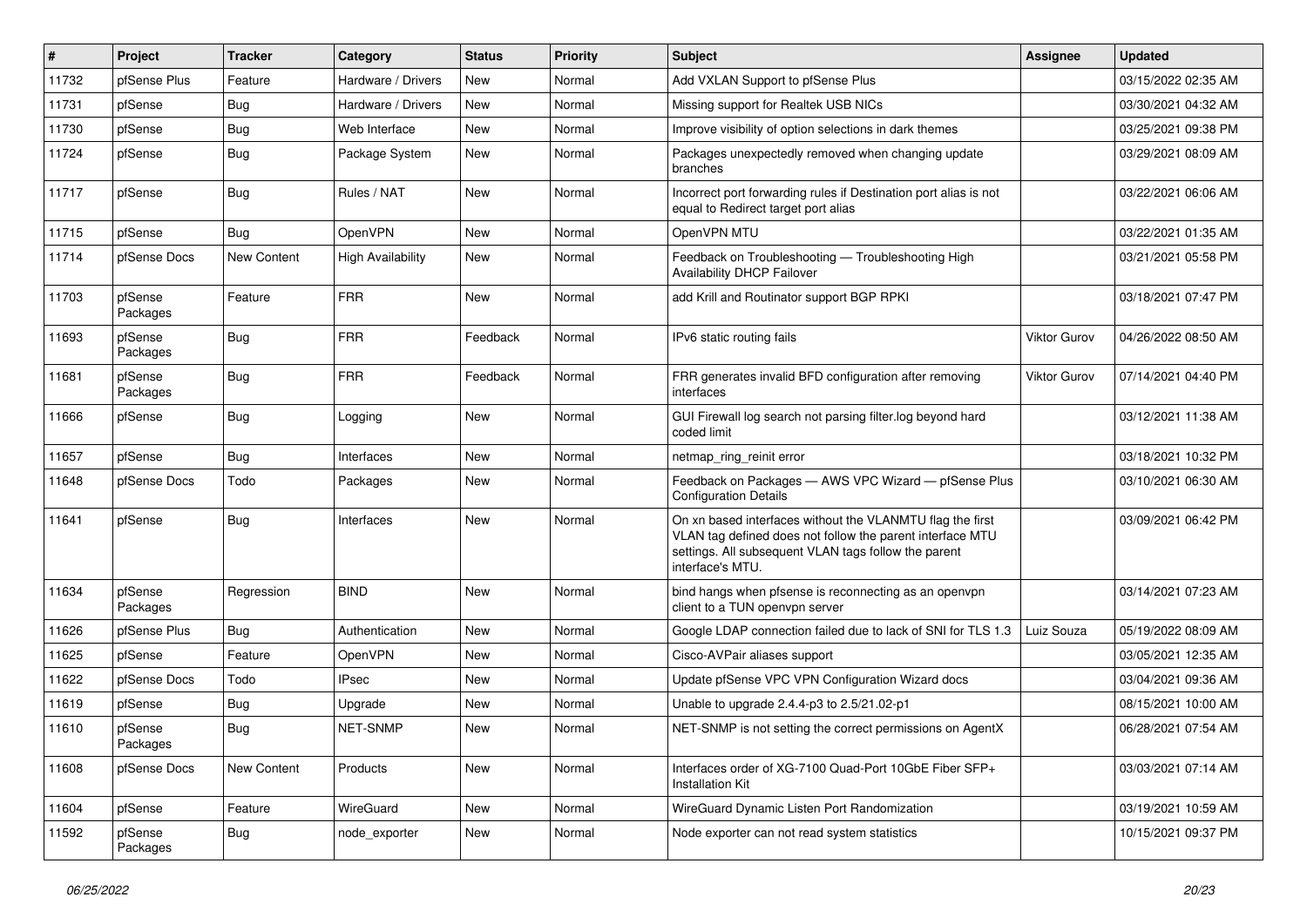| $\vert$ # | Project             | <b>Tracker</b> | Category               | <b>Status</b>                 | <b>Priority</b> | <b>Subject</b>                                                                                                                                 | Assignee            | <b>Updated</b>      |
|-----------|---------------------|----------------|------------------------|-------------------------------|-----------------|------------------------------------------------------------------------------------------------------------------------------------------------|---------------------|---------------------|
| 11579     | pfSense<br>Packages | Feature        | Snort                  | New                           | Normal          | Snort alerts or blocks trigger notifications                                                                                                   |                     | 03/01/2021 03:26 AM |
| 11573     | pfSense<br>Packages | Feature        | New Package<br>Request | <b>New</b>                    | Normal          | <b>Custom Commands</b>                                                                                                                         |                     | 03/16/2021 07:28 PM |
| 11570     | pfSense             | Regression     | Gateways               | <b>Pull Request</b><br>Review | Normal          | Gateway monitoring services is not always restarted on<br>interface events, which may prevent a WAN from recovering<br>back to an online state | Viktor Gurov        | 06/22/2022 09:04 PM |
| 11567     | pfSense<br>Packages | Feature        | Mail report            | <b>New</b>                    | Normal          | Email report add a note filed request                                                                                                          |                     | 02/27/2021 03:44 PM |
| 11556     | pfSense             | <b>Bug</b>     | Rules / NAT            | New                           | Normal          | Kill all states associated with a NAT address                                                                                                  |                     | 03/19/2021 10:29 AM |
| 11548     | pfSense             | Bug            | Rules / NAT            | New                           | Normal          | "rule expands to no valid combination" error from port forward<br>automatic rule mixing IPv4 and IPv6 elements                                 |                     | 02/27/2021 03:18 PM |
| 11545     | pfSense             | Regression     | Interfaces             | Feedback                      | Normal          | Primary interface address is not always used when VIPs are<br>present                                                                          | Reid<br>Linnemann   | 06/24/2022 10:25 AM |
| 11541     | pfSense             | <b>Bug</b>     | OpenVPN                | <b>New</b>                    | Normal          | OpenVPN status does not work properly when set to TCP and<br>Concurrent Connections = 1                                                        |                     | 03/02/2021 02:27 PM |
| 11539     | pfSense             | <b>Bug</b>     | <b>IPsec</b>           | Feedback                      | Normal          | Mobile IPsec "split include" value of 0.0.0.0/0 causes some<br>clients to fail                                                                 | Jim Pingle          | 05/23/2022 12:33 AM |
| 11525     | pfSense<br>Packages | Bug            | Suricata               | New                           | Normal          | pfsense 2.5.0 release version for vlan issue to suricata                                                                                       |                     | 11/11/2021 08:16 AM |
| 11522     | pfSense<br>Packages | <b>Bug</b>     | Zabbix                 | New                           | Normal          | fping6 error                                                                                                                                   |                     | 02/24/2021 07:13 AM |
| 11515     | pfSense<br>Packages | <b>Bug</b>     | node exporter          | Feedback                      | Normal          | node exporter 0.18.1 1 - Unable to interact or start the<br>service from web ui                                                                | <b>Viktor Gurov</b> | 07/14/2021 12:37 PM |
| 11503     | pfSense             | <b>Bug</b>     | <b>OpenVPN</b>         | <b>New</b>                    | Normal          | Using multiple authentication backends on an OpenVPN<br>server fails                                                                           |                     | 02/23/2021 12:23 PM |
| 11498     | pfSense             | Feature        | WireGuard              | <b>New</b>                    | Normal          | WireGuard does not pass multicast traffic to peer                                                                                              | Peter Grehan        | 03/19/2021 10:59 AM |
| 11491     | pfSense<br>Packages | <b>Bug</b>     | haproxy                | Feedback                      | Normal          | haproxy-devel v0.62_2 - startup error 'httpchk'                                                                                                | <b>Viktor Gurov</b> | 06/22/2021 08:46 AM |
| 11479     | pfSense<br>Packages | Bug            | snmptt                 | <b>New</b>                    | Normal          | snmptt 1.4.2 does not work in daemon mode                                                                                                      |                     | 02/20/2021 04:37 PM |
| 11477     | pfSense<br>Packages | <b>Bug</b>     | <b>FRR</b>             | Feedback                      | Normal          | FRR does not recognize some BFD options                                                                                                        | <b>Viktor Gurov</b> | 02/26/2021 10:52 PM |
| 11473     | pfSense             | <b>Bug</b>     | Web Interface          | <b>New</b>                    | Normal          | System Activity shows invalid data on SG-3100                                                                                                  |                     | 02/19/2021 08:12 PM |
| 11434     | pfSense<br>Packages | Bug            | squidguard             | Feedback                      | Normal          | SquidGuard over 1.16.18 11                                                                                                                     |                     | 04/21/2022 12:40 PM |
| 11430     | pfSense             | <b>Bug</b>     | Interfaces             | <b>New</b>                    | Normal          | PHP console spam after Assigning Interfaces                                                                                                    |                     | 10/09/2021 10:37 AM |
| 11429     | pfSense             | Bug            | Web Interface          | <b>New</b>                    | Normal          | System Log / Settings form activates "Reset Log Files" button<br>on enter                                                                      |                     | 10/28/2021 01:35 PM |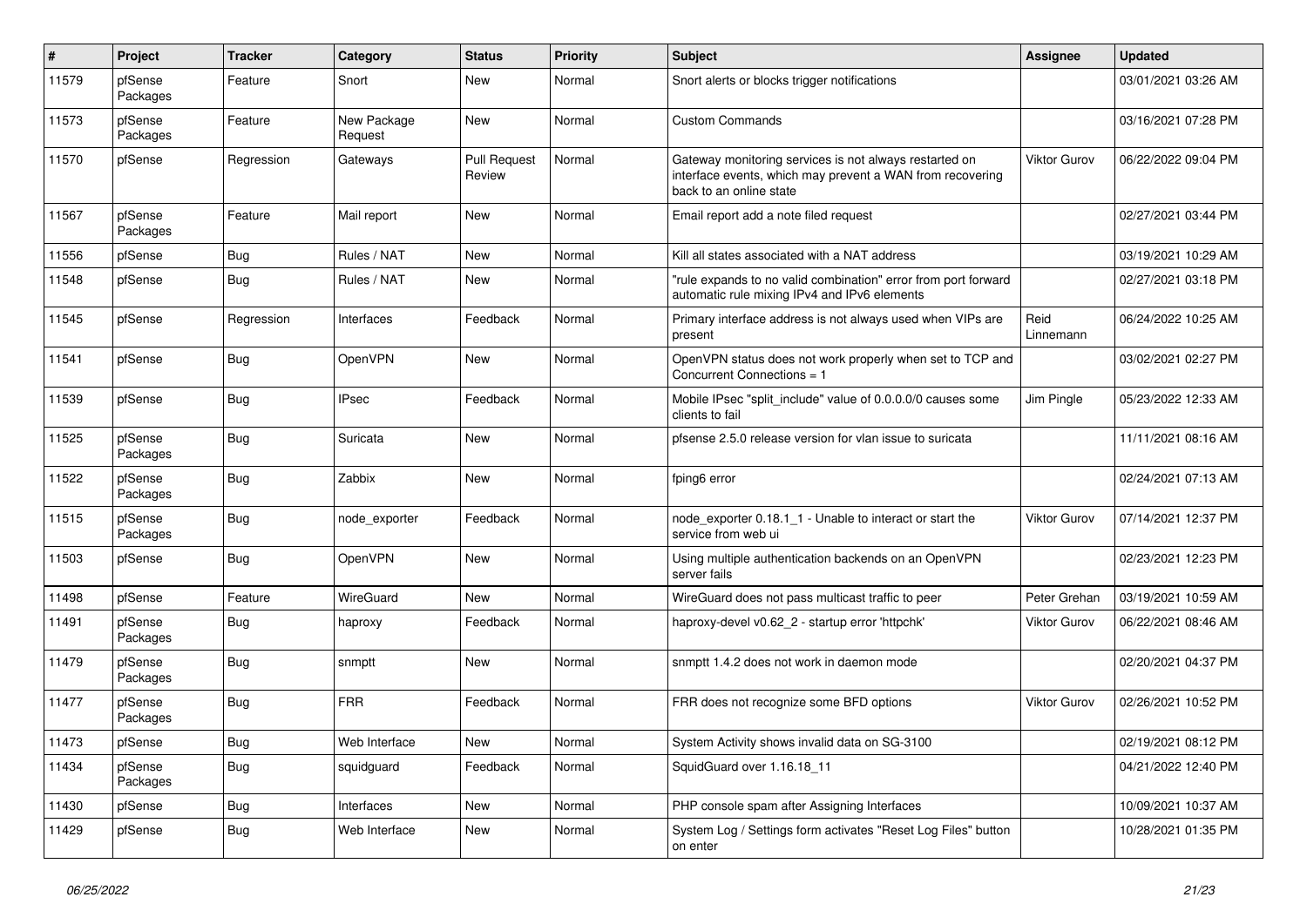| $\sharp$ | Project             | <b>Tracker</b> | Category               | <b>Status</b>                 | <b>Priority</b> | <b>Subject</b>                                                                                                   | <b>Assignee</b>     | <b>Updated</b>      |
|----------|---------------------|----------------|------------------------|-------------------------------|-----------------|------------------------------------------------------------------------------------------------------------------|---------------------|---------------------|
| 11414    | pfSense<br>Packages | Bug            | pfBlockerNG            | New                           | Normal          | Enabling feed "Public_DNS4_all" breaks some Google<br>services                                                   |                     | 02/13/2021 02:46 AM |
| 11412    | pfSense             | Bug            | Interfaces             | New                           | Normal          | LLDPD Package Doesn't Work with Switchports                                                                      |                     | 02/12/2021 08:12 PM |
| 11411    | pfSense<br>Packages | Feature        | New Package<br>Request | New                           | Normal          | Smokeping as a default latency measurement tool                                                                  |                     | 02/12/2021 09:29 PM |
| 11410    | pfSense<br>Packages | Feature        | New Package<br>Request | New                           | Normal          | adding bpytop (former Bashtop)                                                                                   |                     | 07/26/2021 12:33 PM |
| 11404    | pfSense<br>Packages | Bug            | <b>FRR</b>             | Feedback                      | Normal          | Incorrect prefix/access lists migration on update                                                                | <b>Viktor Gurov</b> | 02/18/2021 09:49 AM |
| 11398    | pfSense<br>Packages | Bug            | pfBlockerNG            | New                           | Normal          | pfBlocker upgrade hangs forever                                                                                  |                     | 04/21/2022 12:39 PM |
| 11388    | pfSense<br>Packages | <b>Bug</b>     | FreeRADIUS             | Feedback                      | Normal          | Captive Portal authentication error with MySQL backend                                                           | <b>Viktor Gurov</b> | 02/10/2021 08:54 AM |
| 11379    | pfSense             | Feature        | <b>Captive Portal</b>  | <b>New</b>                    | Normal          | <b>Template Roll Printer</b>                                                                                     |                     | 02/07/2021 05:26 AM |
| 11377    | pfSense<br>Packages | Bug            | <b>FRR</b>             | <b>Pull Request</b><br>Review | Normal          | FRR deinstall                                                                                                    |                     | 03/10/2021 08:21 AM |
| 11375    | pfSense<br>Packages | Bug            | apcupsd                | New                           | Normal          | UPS Type <blank> for USB APC</blank>                                                                             |                     | 02/26/2021 11:10 AM |
| 11363    | pfSense             | Bug            | Installer              | New                           | Normal          | Clean Install 2.5.0 fails due to hardware incompability                                                          |                     | 02/04/2021 11:06 AM |
| 11345    | pfSense<br>Packages | <b>Bug</b>     | <b>FRR</b>             | Feedback                      | Normal          | FRR-OSPF - No "prefix-list" possible                                                                             | Jim Pingle          | 02/04/2021 11:03 PM |
| 11335    | pfSense             | Bug            | Interfaces             | New                           | Normal          | Spoofing the MAC on a LAGG interface does not work for<br>some NIC types.                                        |                     | 01/29/2021 09:10 AM |
| 11331    | pfSense<br>Packages | <b>Bug</b>     | FreeRADIUS             | Feedback                      | Normal          | FreeRADIUS latest package upgrade broke Plain Mac<br>Authentication                                              | Viktor Gurov        | 01/30/2021 10:08 AM |
| 11324    | pfSense             | Feature        | Logging                | New                           | Normal          | Separate syslog "Remote log servers" Parameters                                                                  |                     | 01/27/2021 10:47 AM |
| 11302    | pfSense             | Feature        | <b>WireGuard</b>       | New                           | Normal          | WireGuard XMLRPC sync                                                                                            |                     | 03/19/2021 10:59 AM |
| 11301    | pfSense<br>Packages | Feature        | <b>FRR</b>             | Feedback                      | Normal          | Switch FRR to use default rc file as a service control base                                                      | Jim Pingle          | 01/28/2021 09:35 AM |
| 11296    | pfSense             | Bug            | Routing                | New                           | Normal          | Static route targets may still reachable via default route when<br>the gateway they should route through is down | <b>Viktor Gurov</b> | 05/10/2022 03:12 PM |
| 11295    | pfSense<br>Packages | Feature        | pfBlockerNG            | Feedback                      | Normal          | DNSBL IDN support                                                                                                | Viktor Gurov        | 09/10/2021 11:33 AM |
| 11280    | pfSense             | Todo           | WireGuard              | New                           | Normal          | Add WireGuard to ALTQ list                                                                                       |                     | 04/27/2021 12:32 PM |
| 11274    | pfSense<br>Packages | Bug            | ntop                   | Feedback                      | Normal          | ntopng https web server does not present full certificate chain                                                  | Viktor Gurov        | 01/28/2021 09:51 AM |
| 11268    | pfSense             | <b>Bug</b>     | Web Interface          | New                           | Normal          | Cookie named 'id' prevents Edit form fields being set properly                                                   |                     | 09/03/2021 06:16 AM |
| 11262    | pfSense             | Feature        | Rules / NAT            | New                           | Normal          | Time Based Rules - selects all days in the current month                                                         |                     | 04/27/2021 12:32 PM |